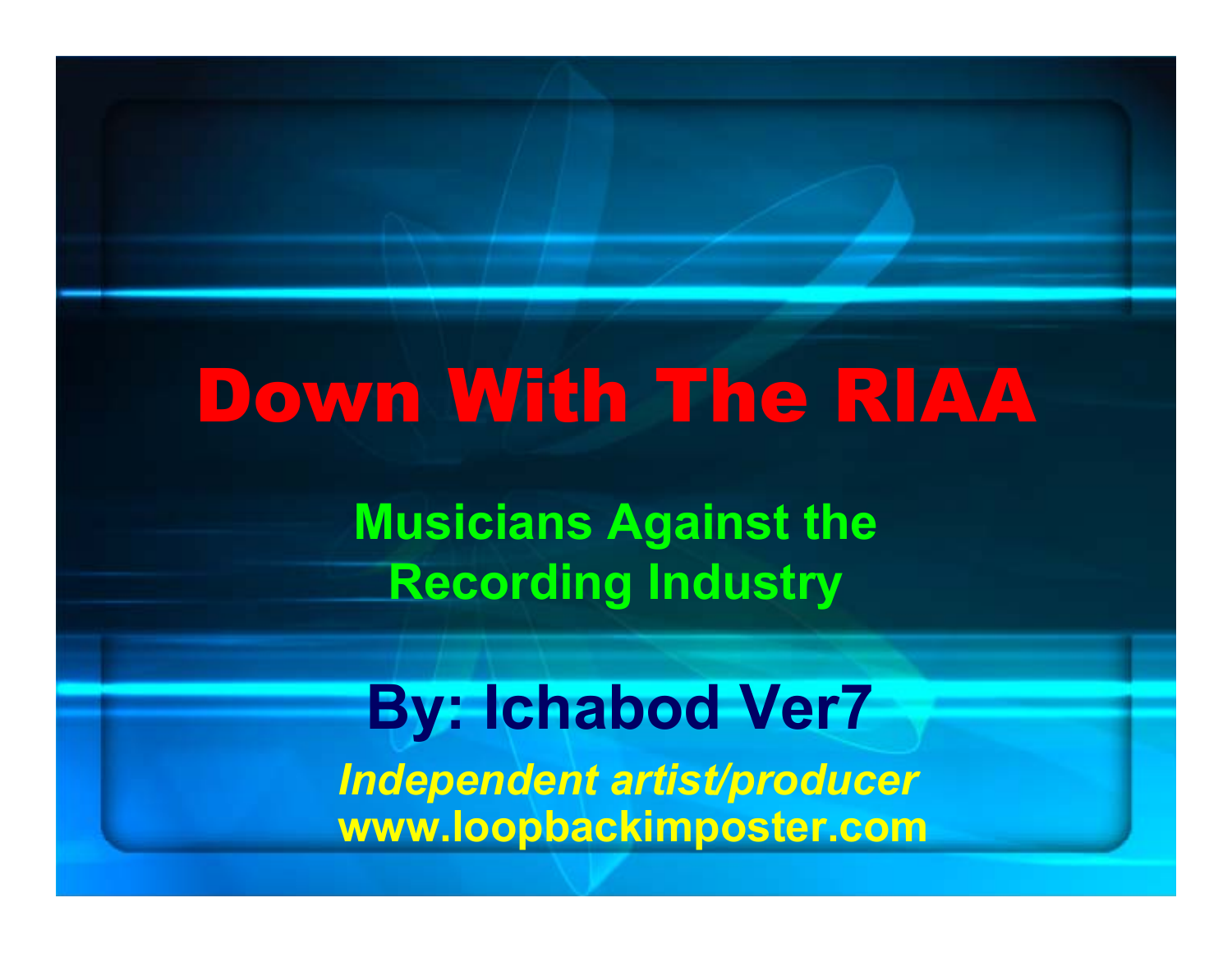### Priceless

- •• New computer: \$900
- •• I/O box: \$500
- •Studio monitors and Microphone: \$900
- $\bullet$  Telling the RIAA to go fsck themselves: **Priceless**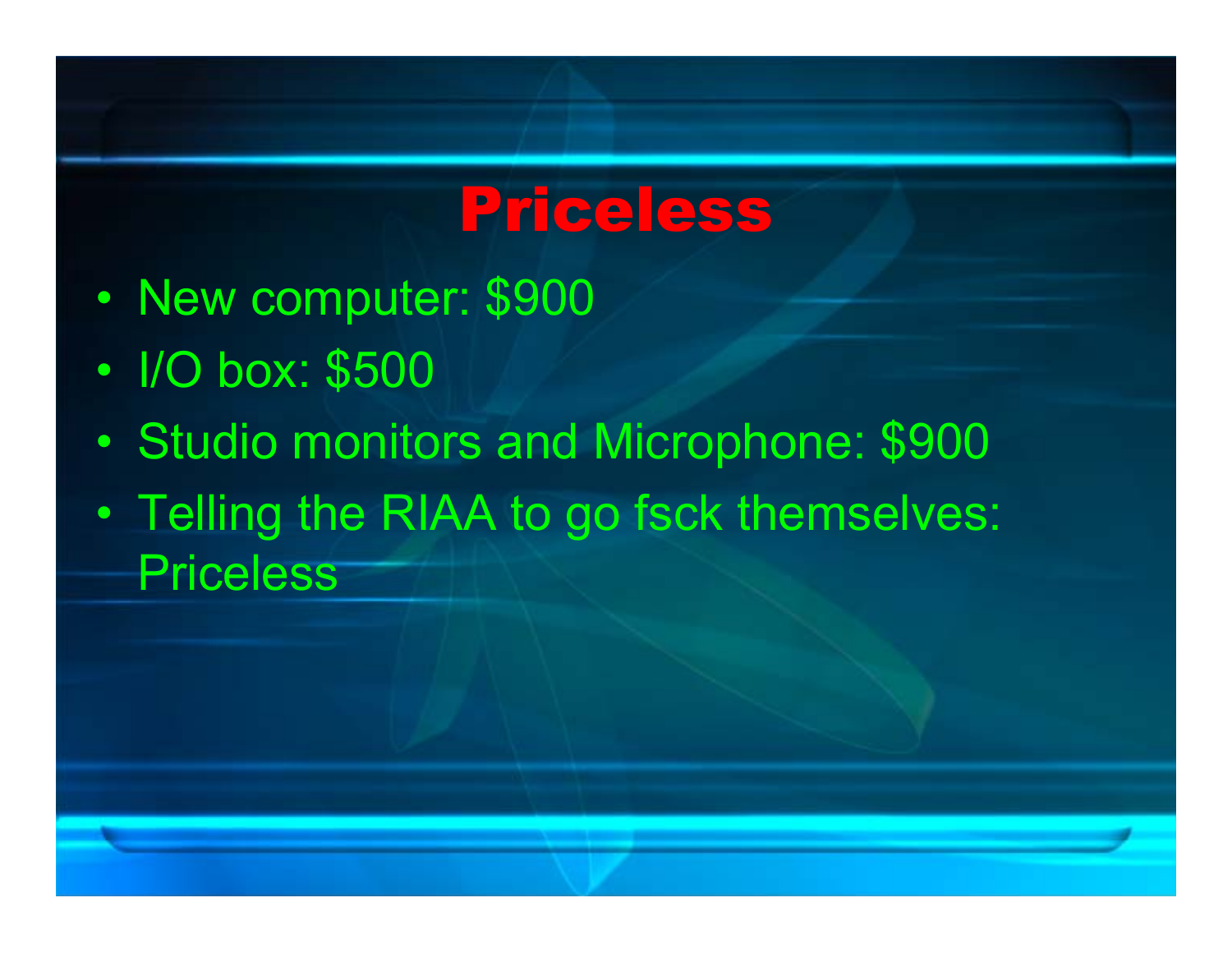### Purpose of this Presentation

- • This presentation is for enlightening individuals on the current state of the music business and provides a way to completely change it in the future so that it better suits both artists and consumers.
- $\bullet$ • Prove that you don't need a big recording studio to make a good recording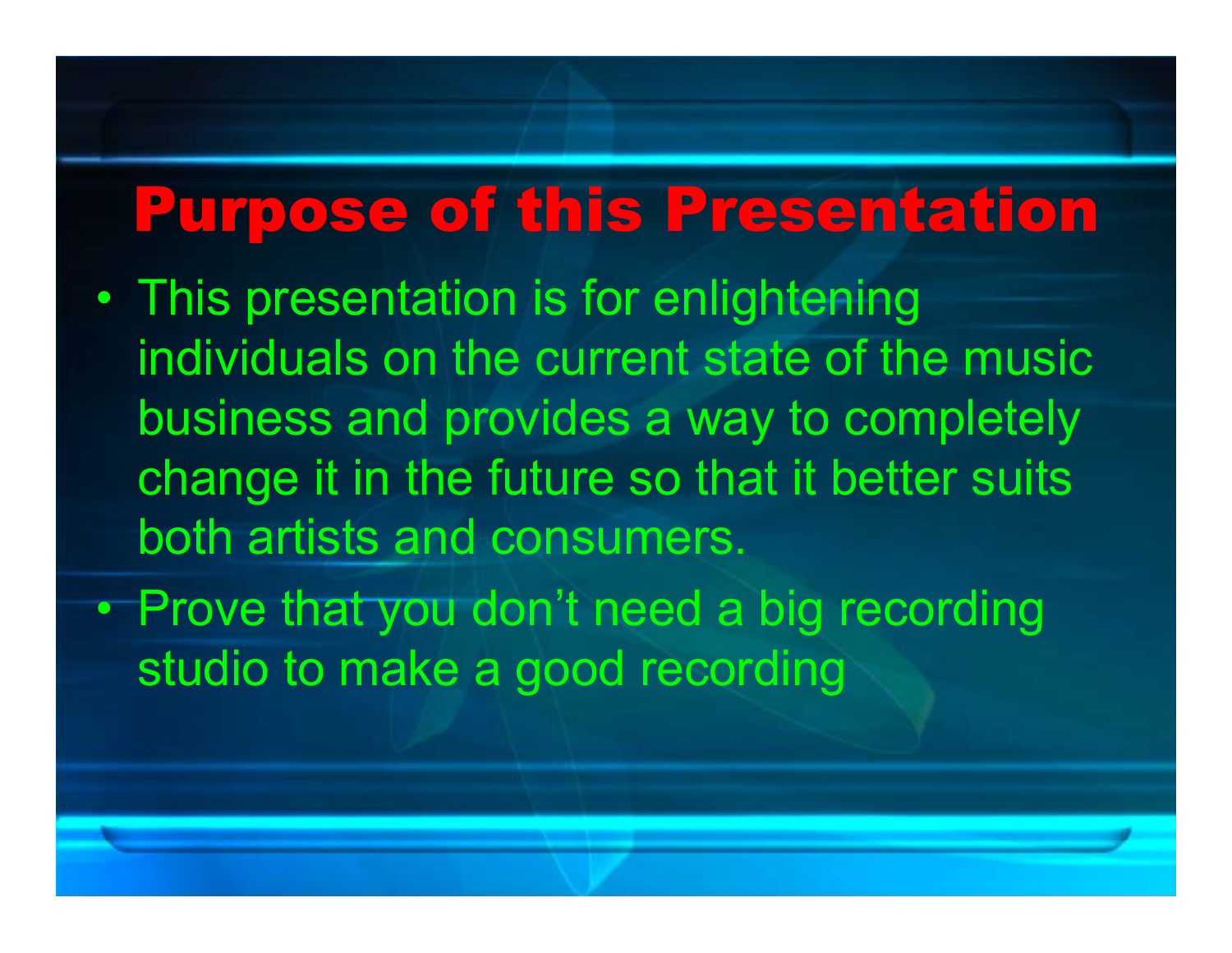## What's the Problem?

- **The recording industry isn't about music, it's about:**
- •• Money for the company
- Image and product
- •Applying formulas to artistic works
- $\bullet$  Telling people "This is cool, you should buy this."
- $\bullet$ • Not caring for the consumers of their products
- $\bullet$ • Benefiting only a few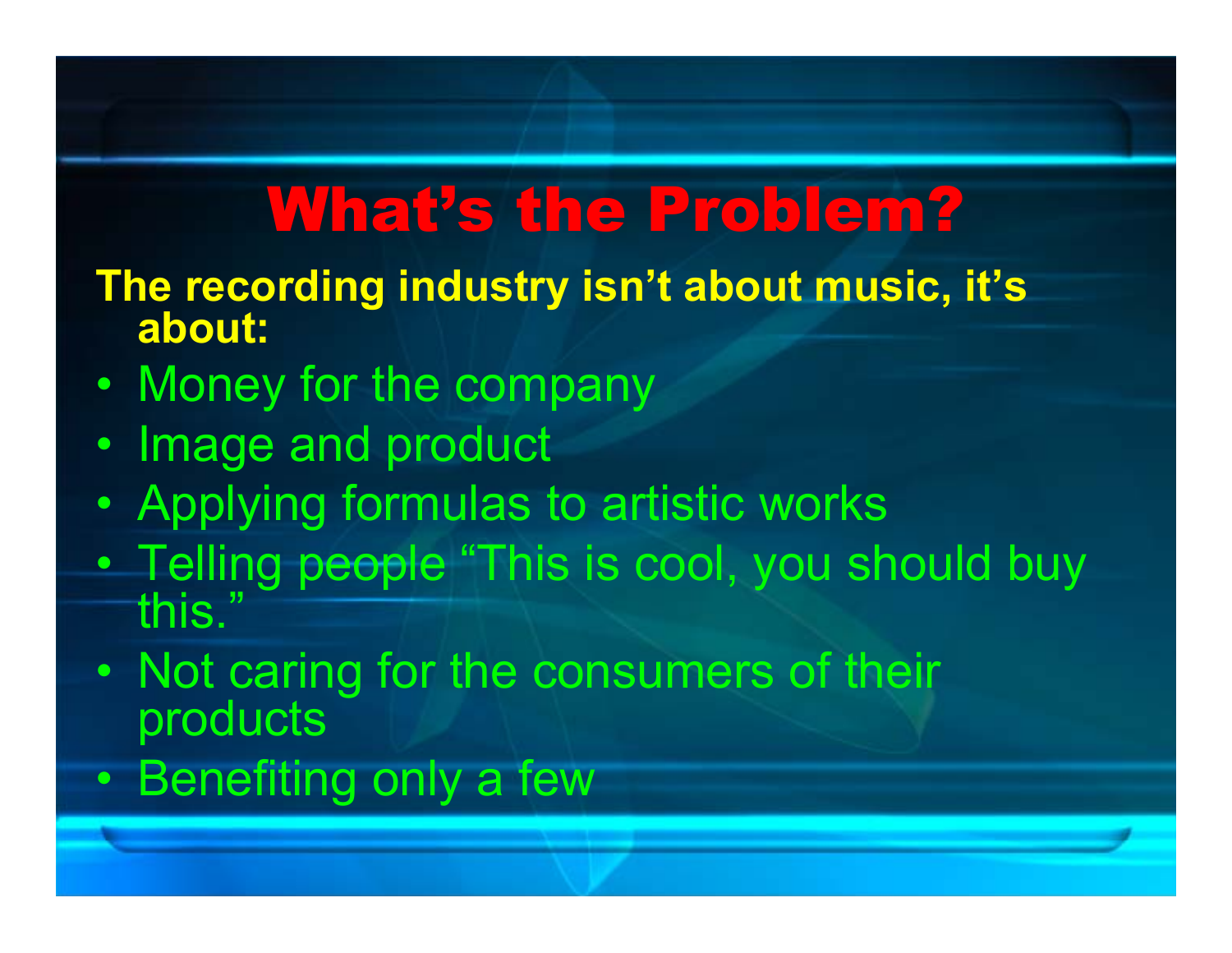### What's the Problem?

- •Payola - Yes it does happen
- •• Resistant to change
- • They don't think, they just have knee jerk reactions
- It's not how good you are it's who you know
- $\bullet$  Artists retain little rights, if any, over their music
- $\bullet$ • Pirate Act: Lobbying to get copyright civil suits changed to criminal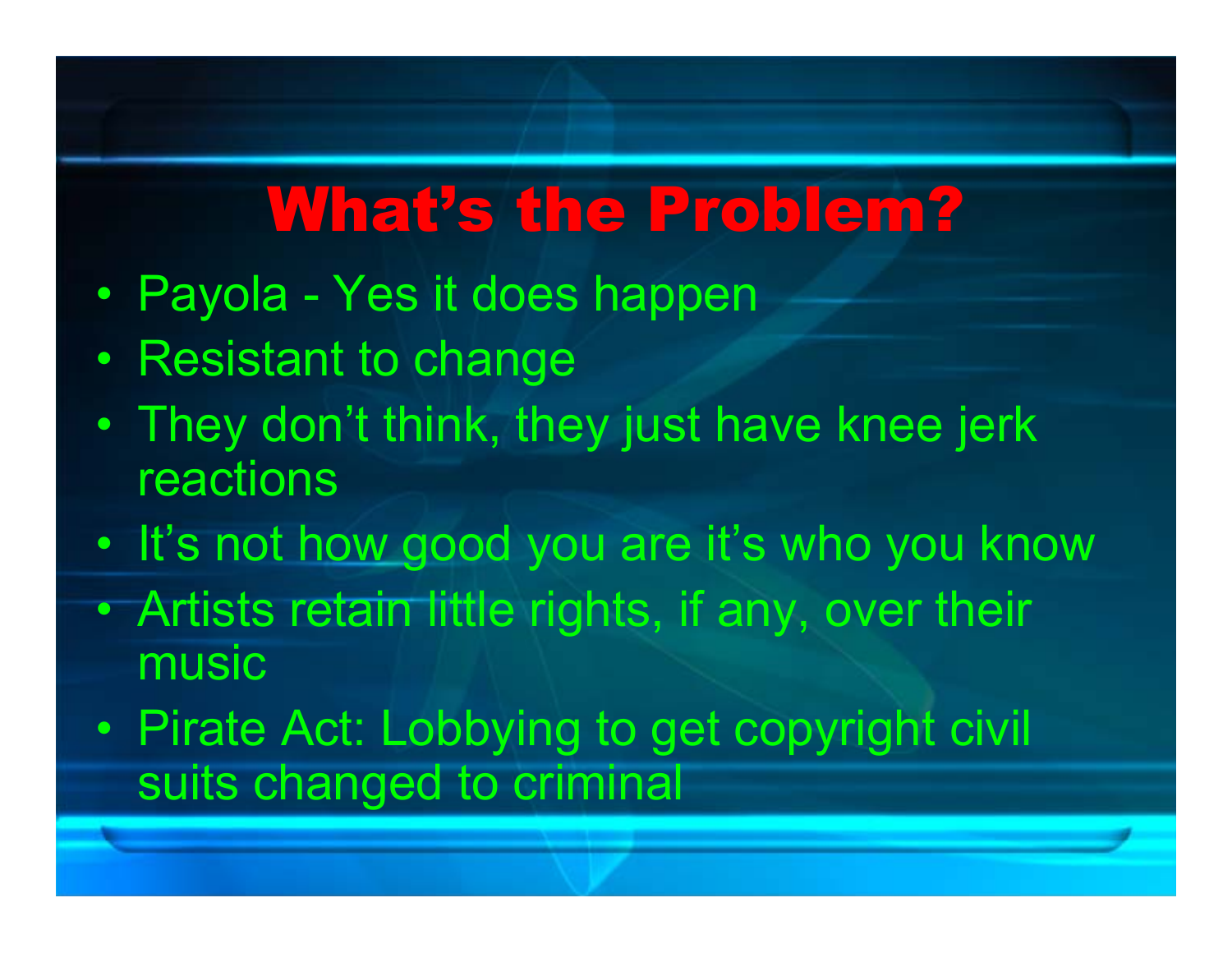### Money for the Company

- • Getting a recording contract is like winning the lottery, only winning the lottery you are guaranteed some money
- $\bullet$  90% of major label releases don't make a profit
- $\bullet$  Companies sign bands as tax write-offs and then dump them after the first of the year
- $\bullet$ • Overpriced CDs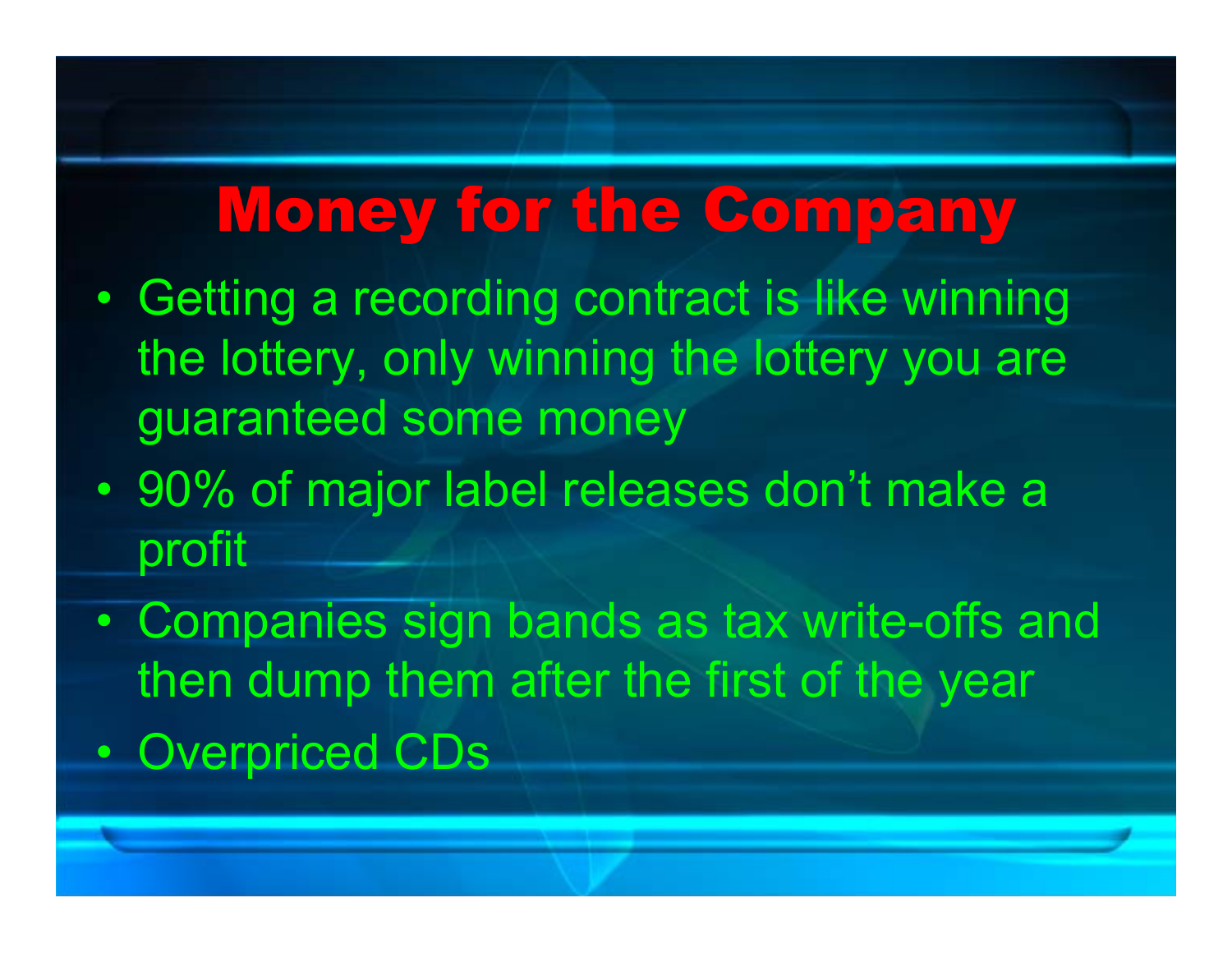## Why does a CD Cost so Much?

- Record company: Manufacturing CDs is expensive!
- Survey says: Mass produced, replicated CDs are less than a dollar for the total package. -Side note: AOL gives away a ton of CDs
- Record Company: It costs a lot to record a CD.
- Survey says: Recording advances are given to artists which they have to pay back. Company doesn't take the hit, unless they want to or unless it was stated in the contract the company would pay.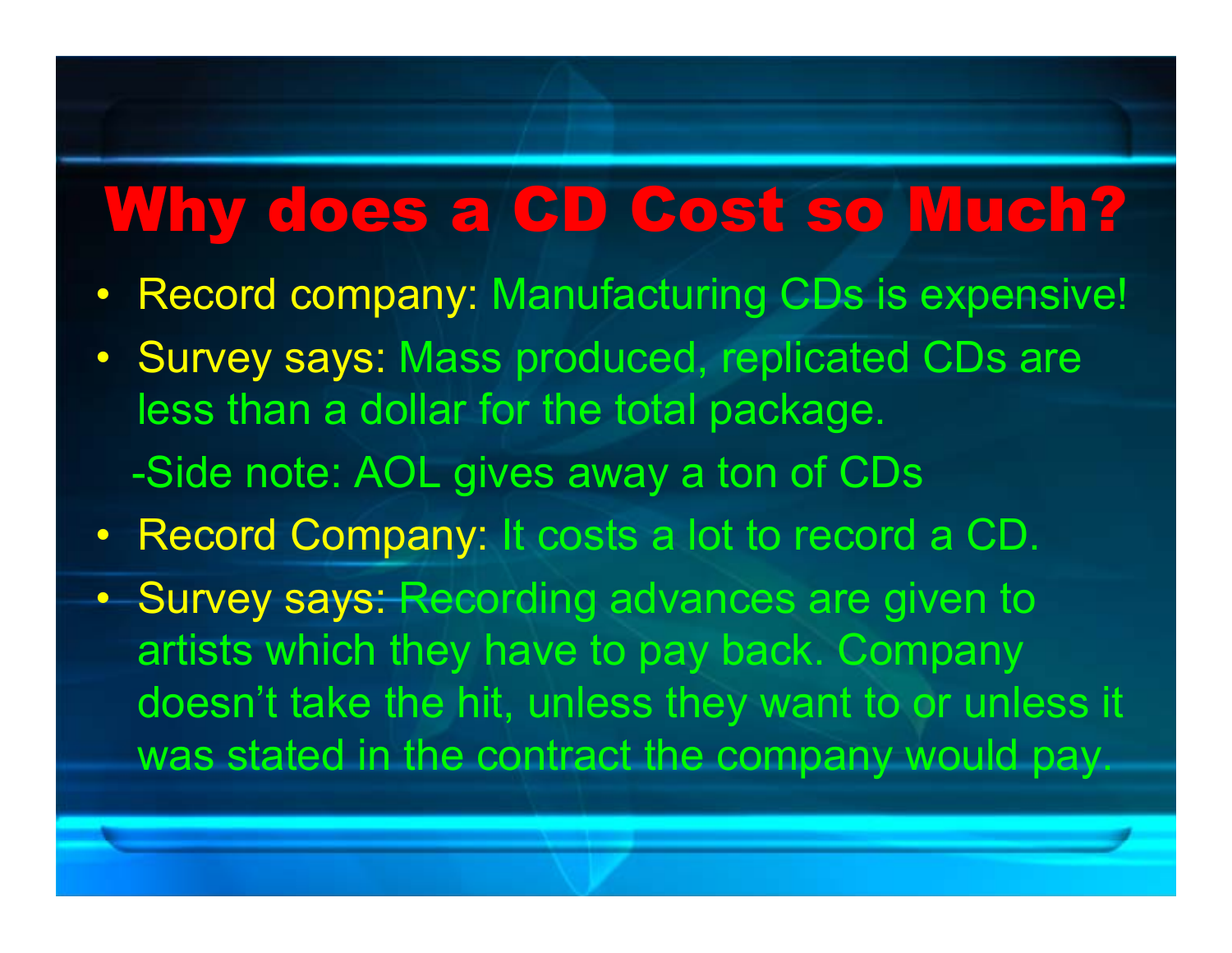## They Resist Change

- •Fight tooth and nail to keep things the same
- • What happens to other companies that resist change?
- •• If record companies were in the tech business they would be out of business
- •• They compare to the buggy industry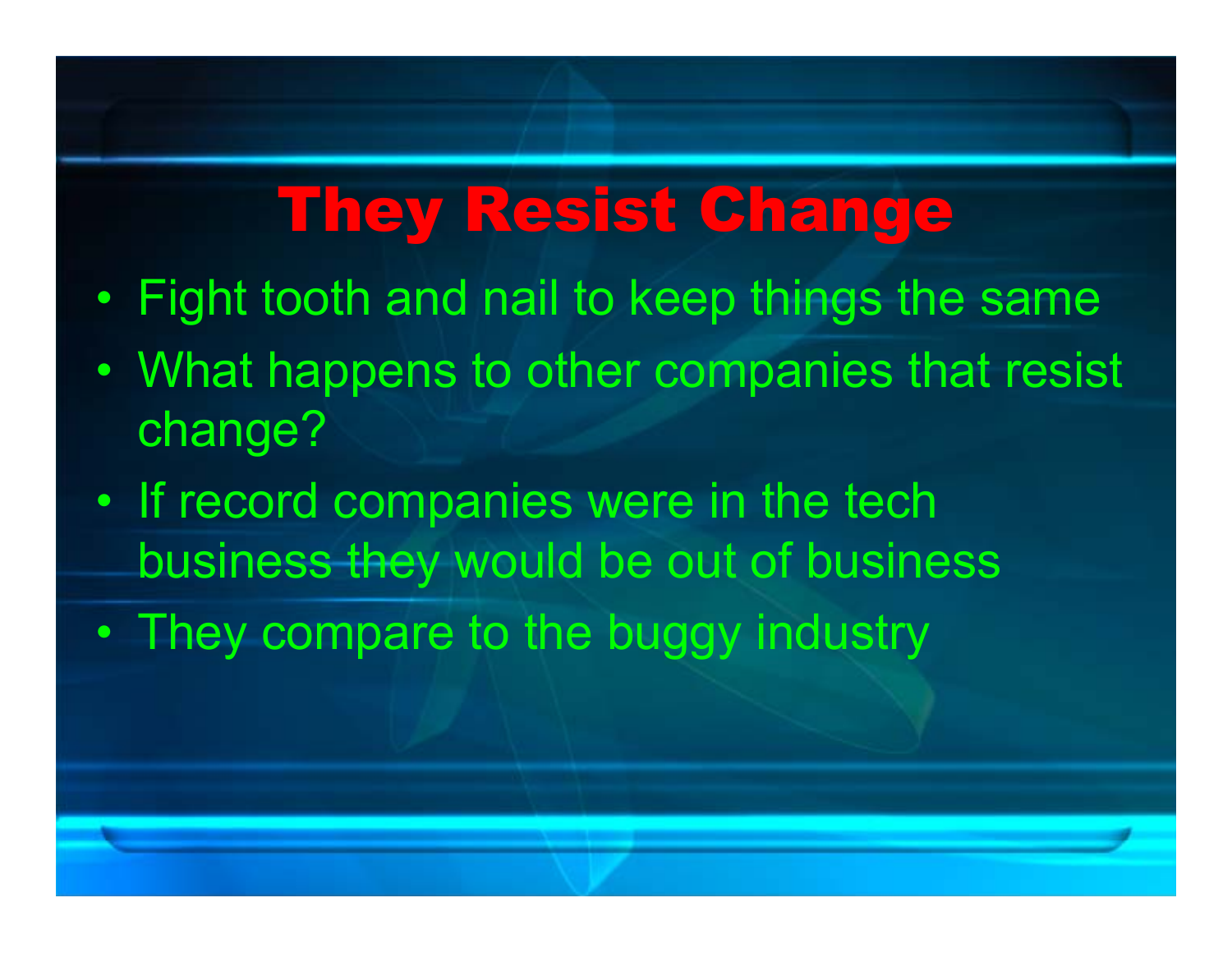### The Effects on Radio

- The Industry releases 100 songs per week and approx 4 are added to the average radio playlist
- Two radio conglomerates control 42% of the listeners
- Hit Top 40 Songs are often repeated over 100 times a week

• One of these companies, Clear Channel Communications, cancelled its support for local musicians and listeners so they could make more money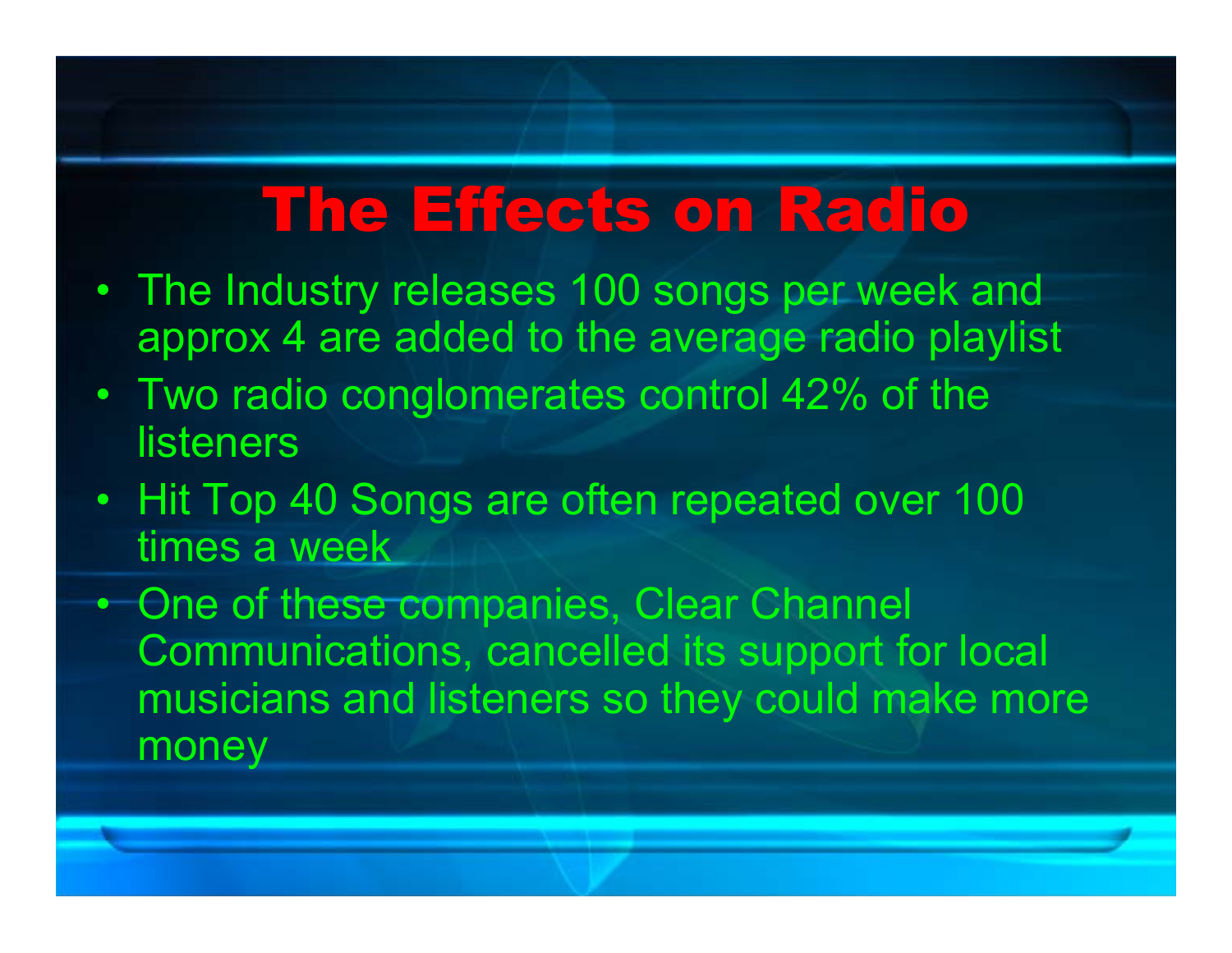## Why don't People buy CDs?

- •There is nothing worth buying
- •They only like one song
- •• Too expensive
- •• I can get it for free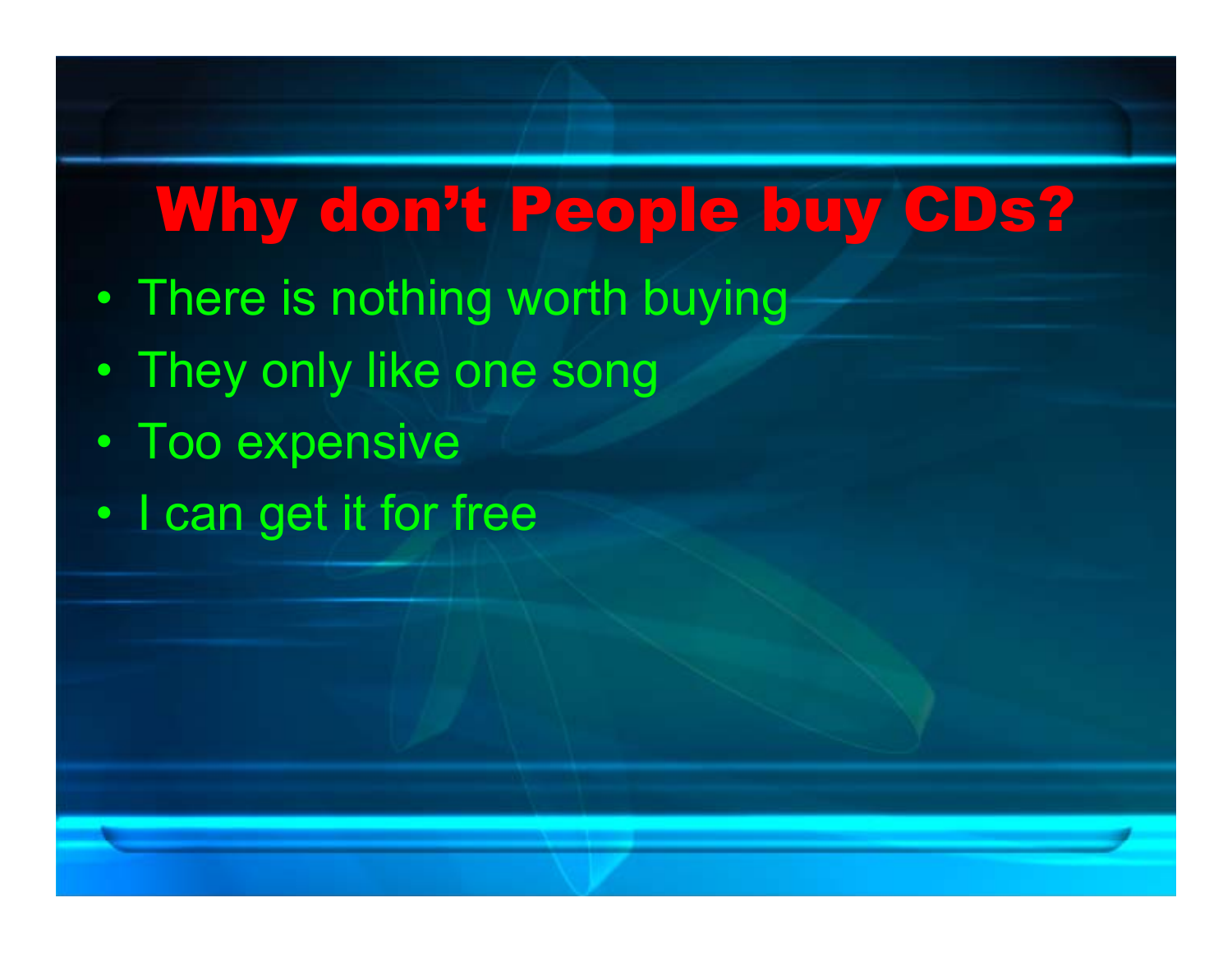# Applying Formulas

- • 90% of all singles get to the hook within 20 seconds
- • Approx. 98% of all #1 singles are less than 3 minutes and 30 seconds long
- $\bullet$  Labels often ask artists to change lyrics or content they find offensive or wouldn't sell the album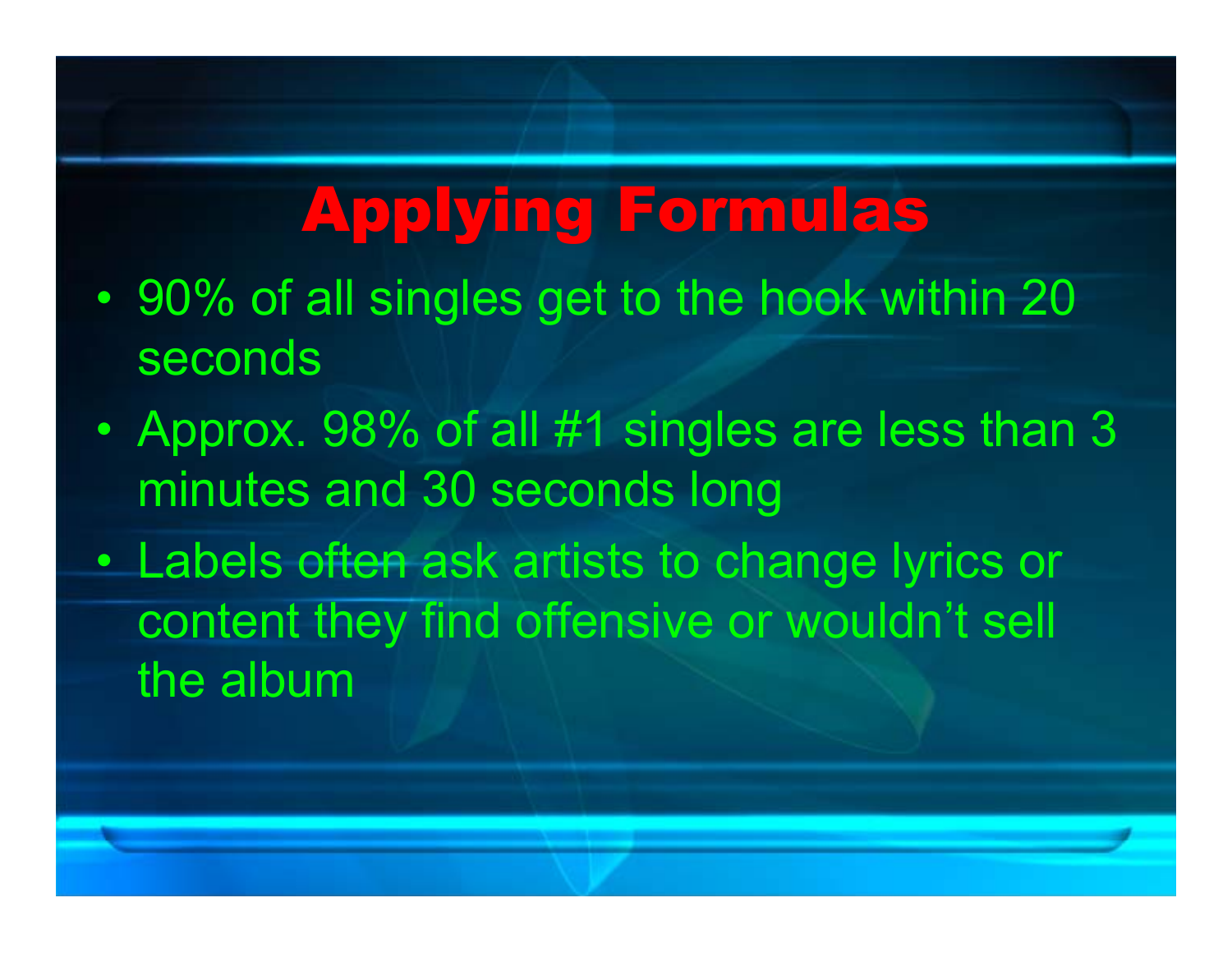### Food for Thought

What if these same formulas were added to older music, how would that change things like:

- $\bullet$ • Stairway to Heaven – Led Zep
- $\bullet$ Hotel California – Eagles

 $\bullet$  Bohemian Rhapsody – Queen How would this have changed music history? What are we missing out on today?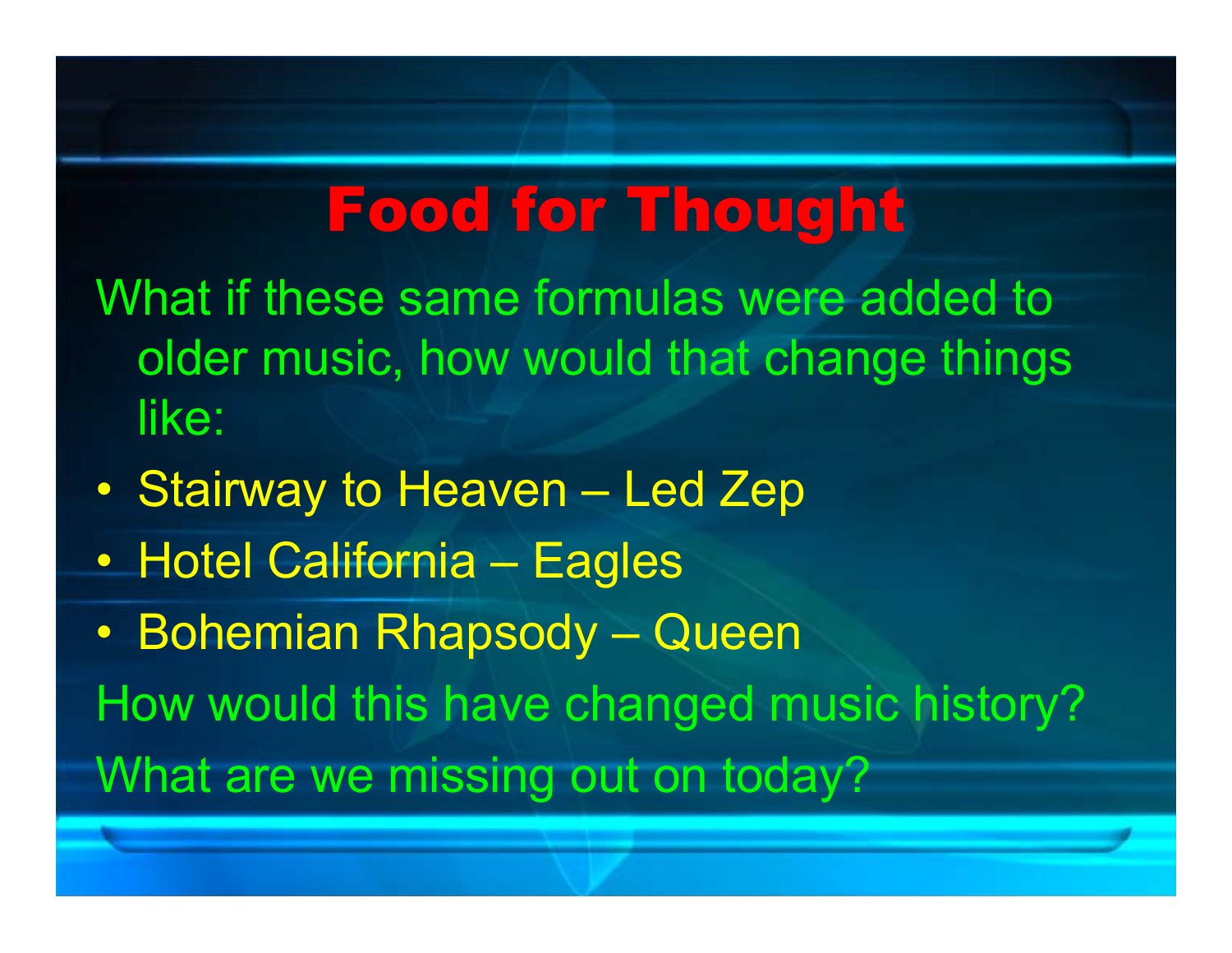# The Old Days

- •Needed a contract for distribution
- •• Recording equipment was expensive
- •• Recording was expensive
- •• Reproduction was very costly
- •• Radio was impossible to reach without label backing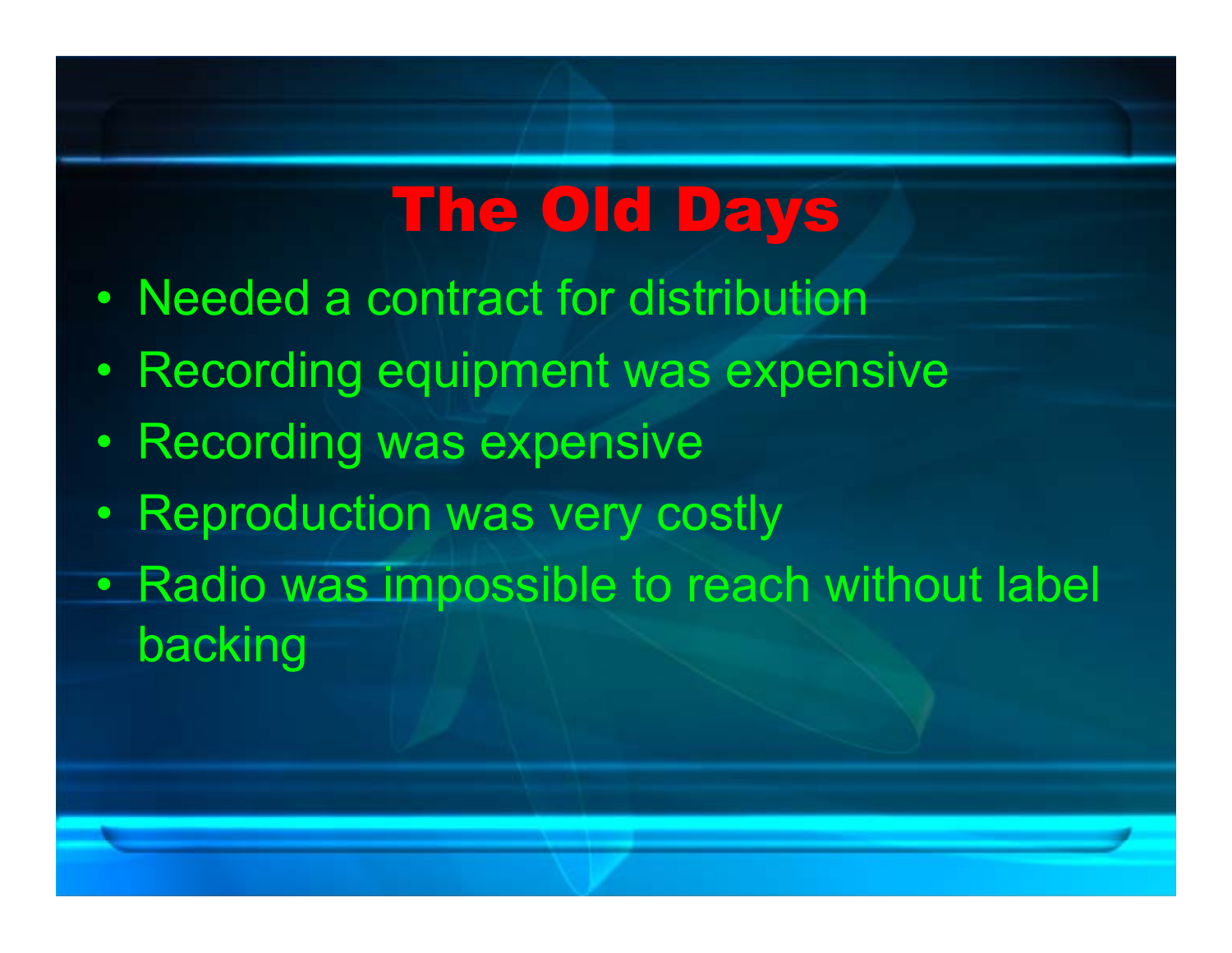## What Has Changed?

- •• Recording equipment capable of 16bit 44.1Khz (CD quality) is very affordable
- $\bullet$  Distribution can be done world wide with little or no cost
- •• Reproduction prices are cheap
- $\bullet$ • Plenty of college & Internet radio stations willing to play good music
- $\bullet$ • Recording can be done free with your own equipment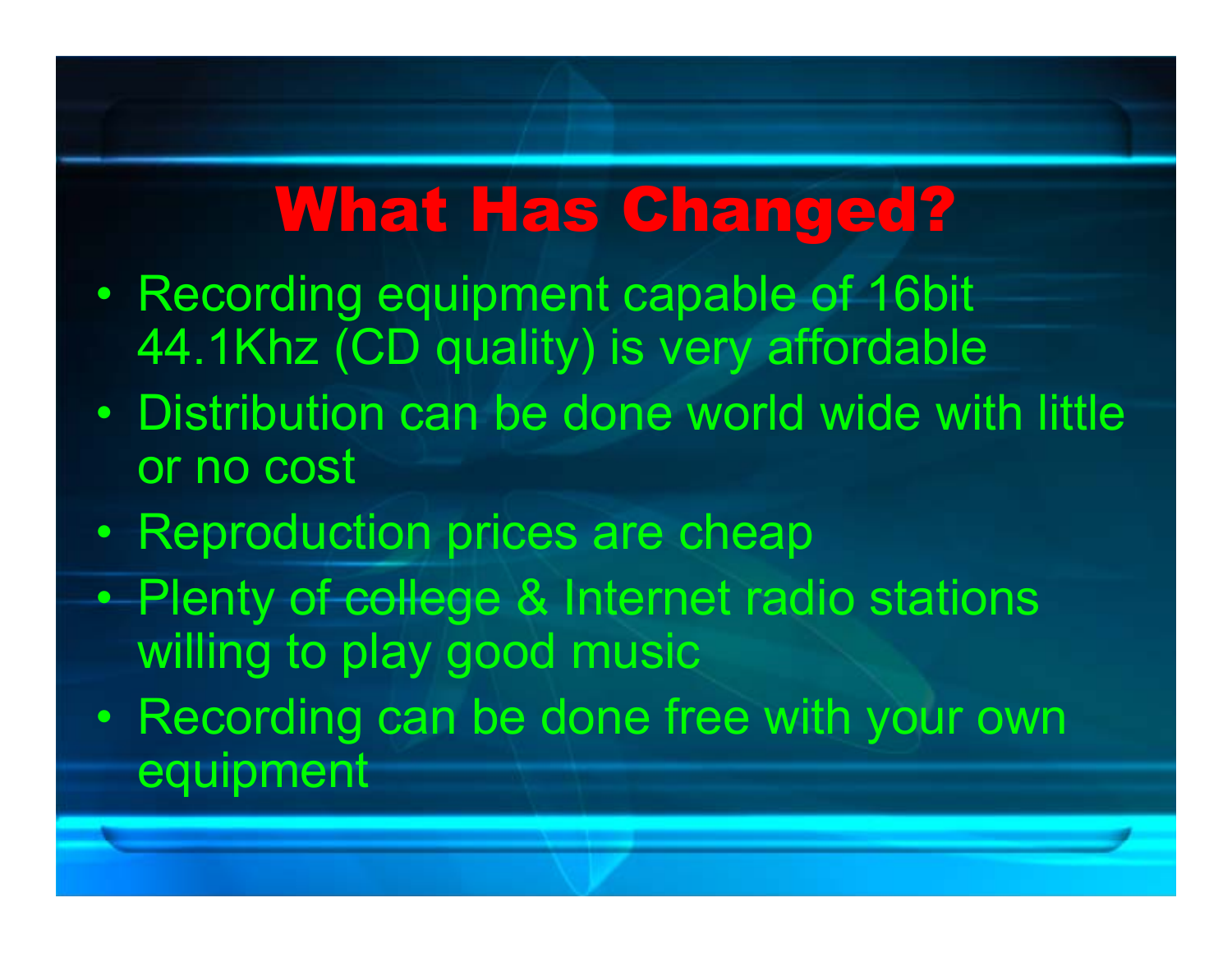### What has changed?

- • More affordable high-speed internet connections
- •• No longer need to tour the country and go broke to get people to know who you are
- $\bullet$  No geographical limitations, you can live pretty much anywhere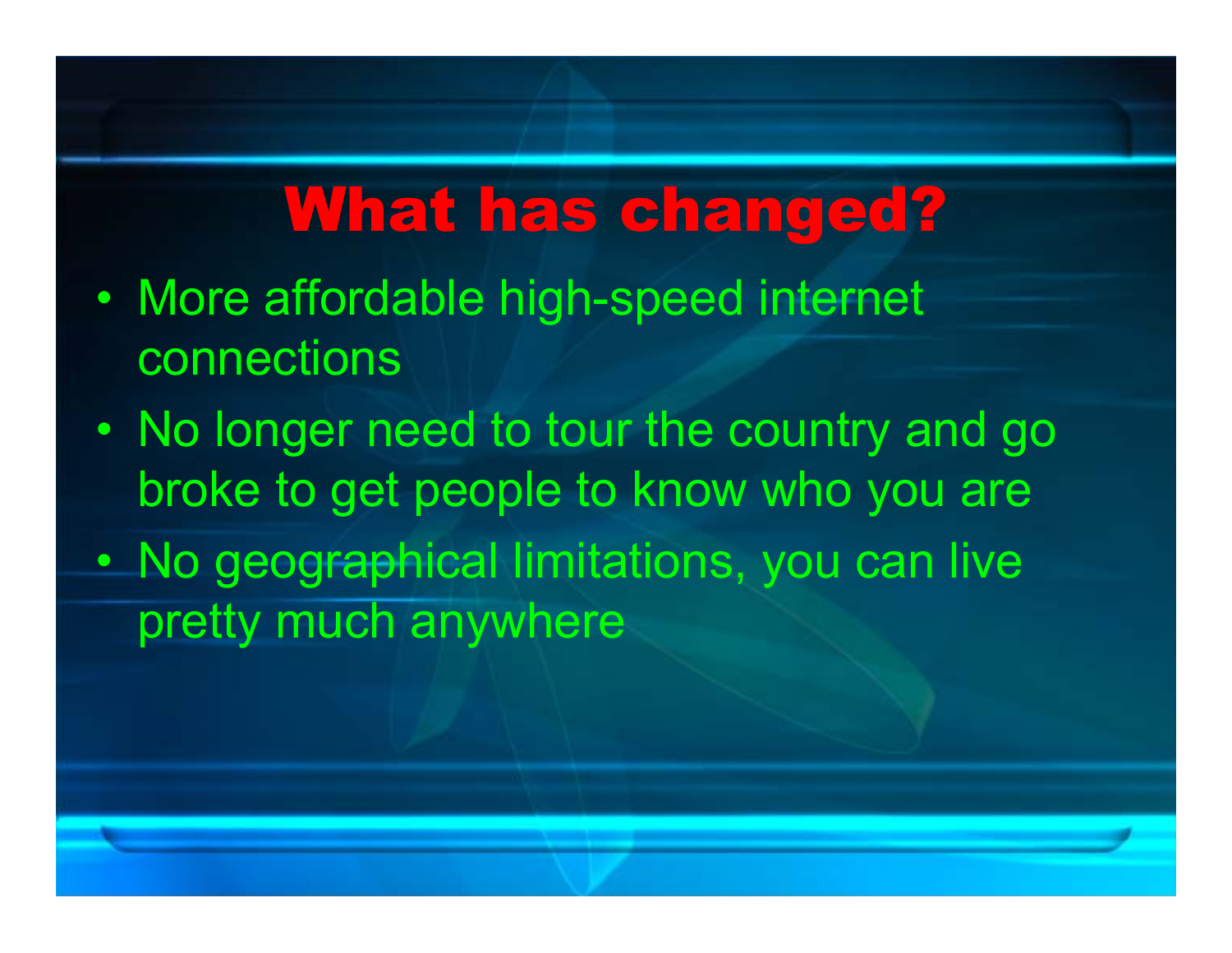## Independent Music Production

### The Future

- •Levels the playing field
- •• No longer who you know, it is how good you are
- $\bullet$ Artists retain rights to their material
- $\bullet$ • No formulas or templates to apply
- $\bullet$ • More variety
- Less competition between groups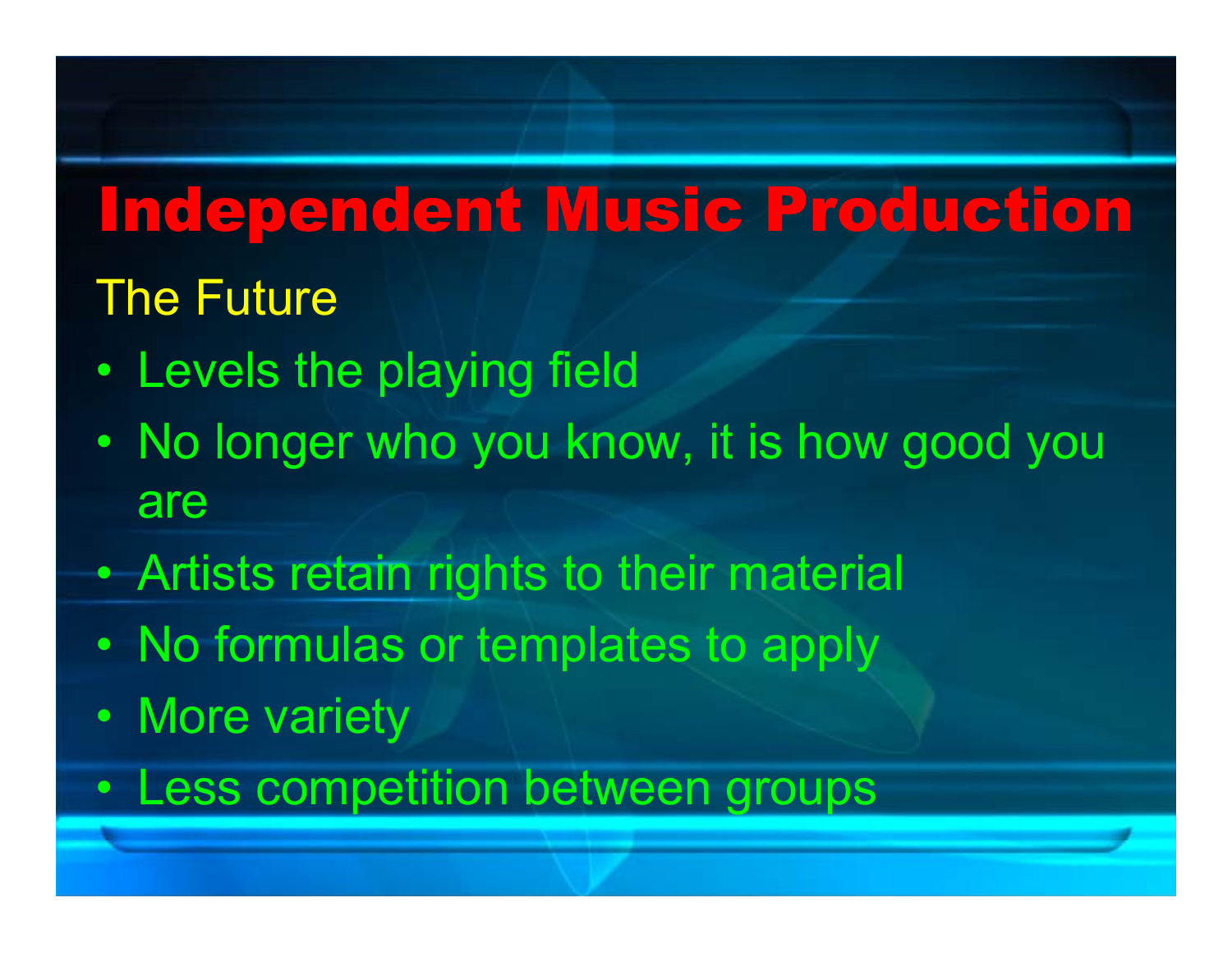### What do I need for my studio?

- Depends on the type of music you want to record
- $\bullet$  For electronic music you may just need a solid computer, software of choice, good sound card, and some studio monitors
- $\bullet$  For recording instruments, vocals, or bands you may need a few additional pieces like, mixer, i/o box, and microphones
- $\bullet$ • Some systems bundle these together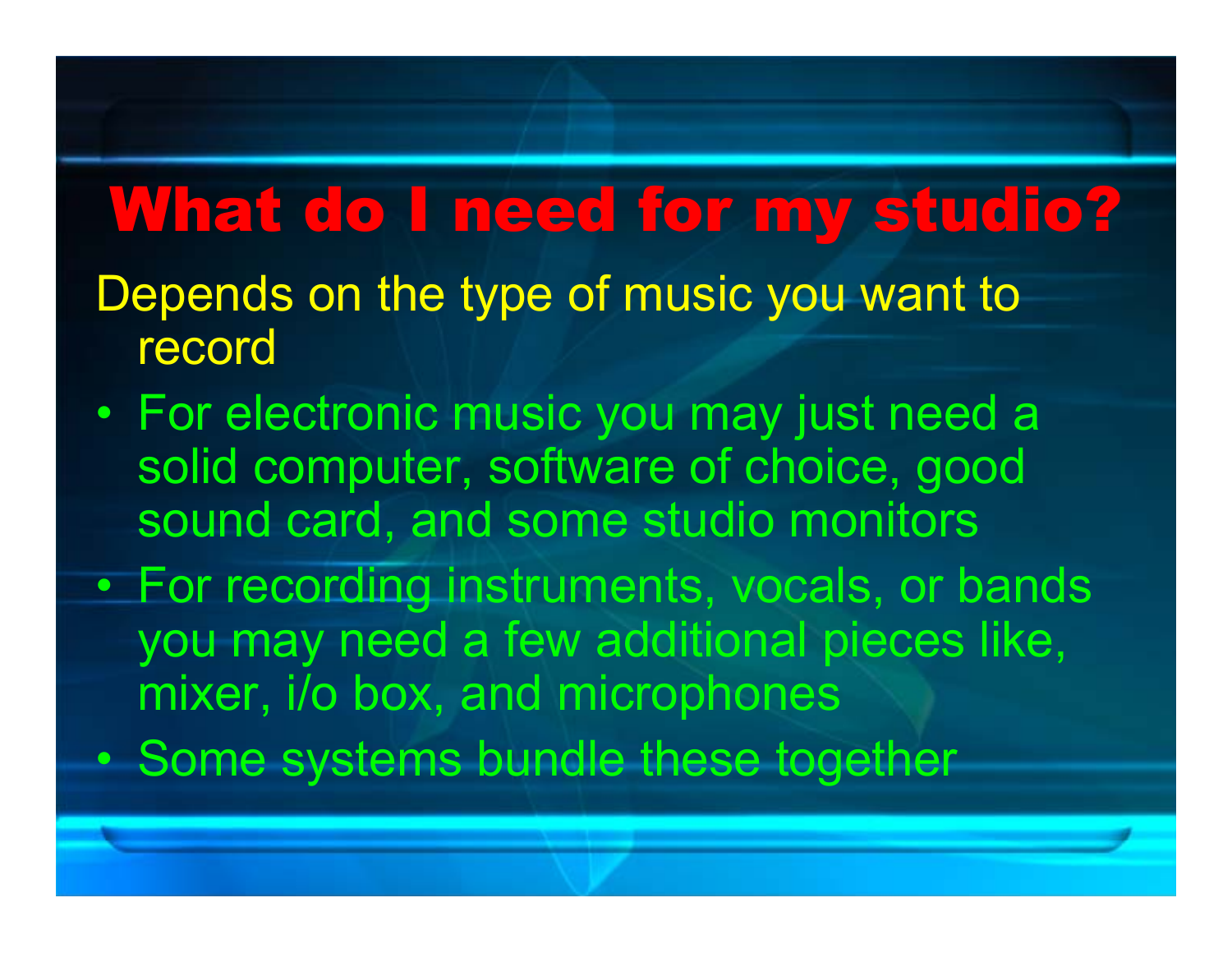### Computer Recommendations

- • Check the software and hardware vendor's site for recommended configurations
- •• No less than 512mb of RAM
- •Dedicated secondary hard drive
- CD burner
- $\bullet$ Over 2Ghz processor
- $\bullet$  No anti-virus or anything else that constantly runs in the background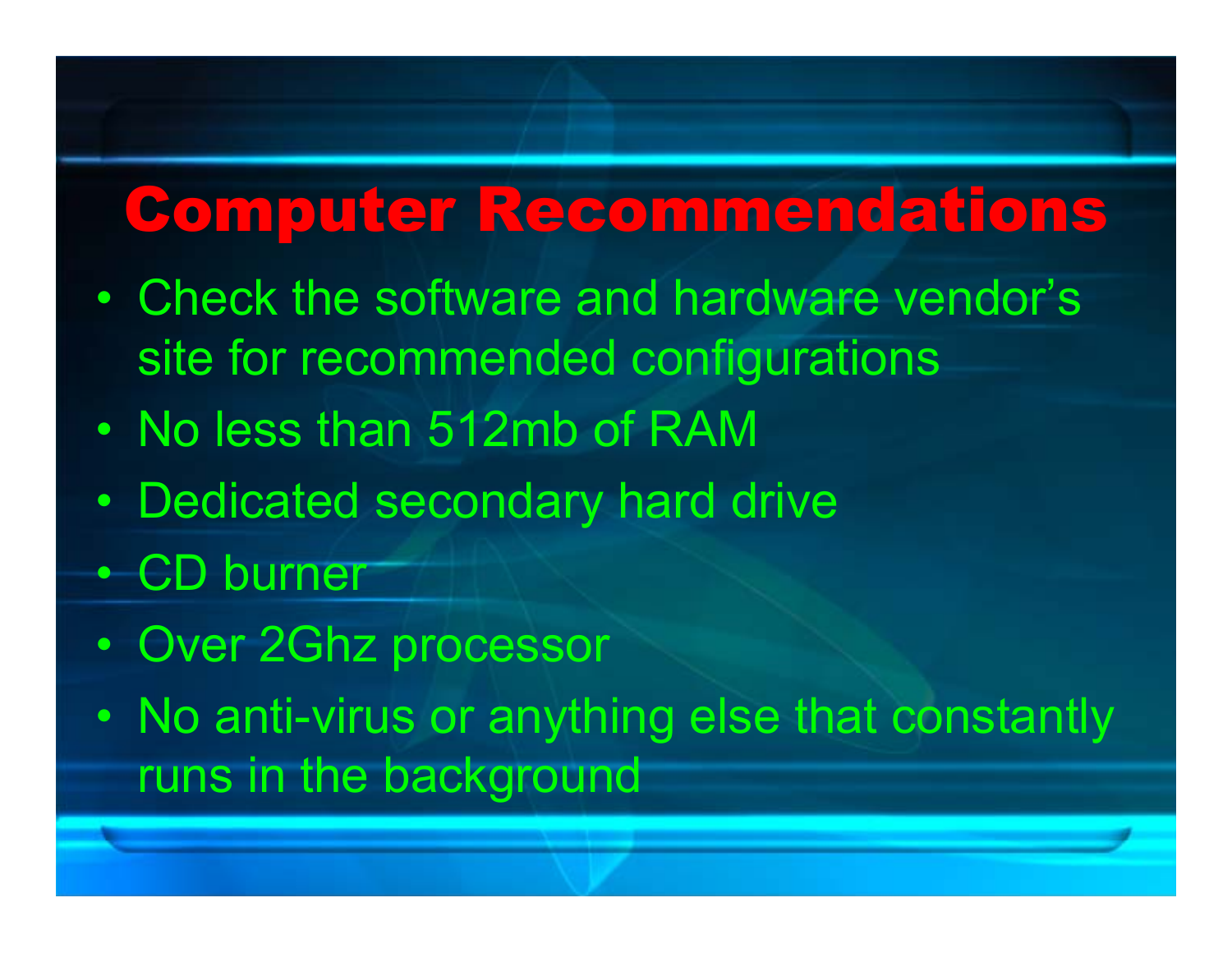### Computer Recommendations

- • No or carefully screen internet connections ( remember no anti-virus? :^)
- •• Updated drivers
- •Enable DMA on hard disks
- $\bullet$ • The faster the hard disk spins the better
- $\bullet$ Change role of computer to network server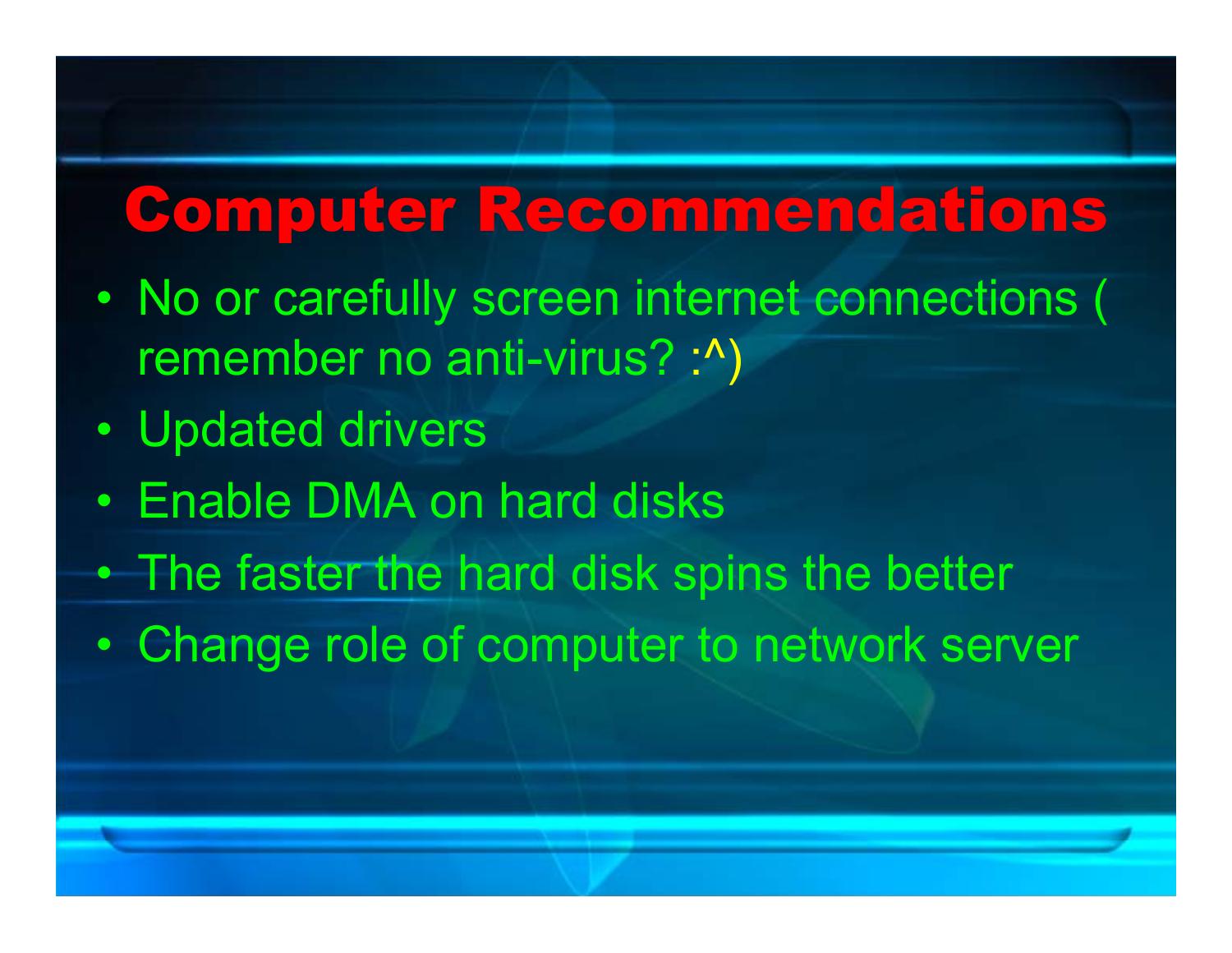#### Sound Card Recommendations

- $\bullet$  M-Audio Audiophile 24/96 Very solid and cheap \$149.99
- $\bullet$  AudioTrak Maya44 MKII \$199.99
- $\bullet$  RME Audio Digi 96/8 1\$399.99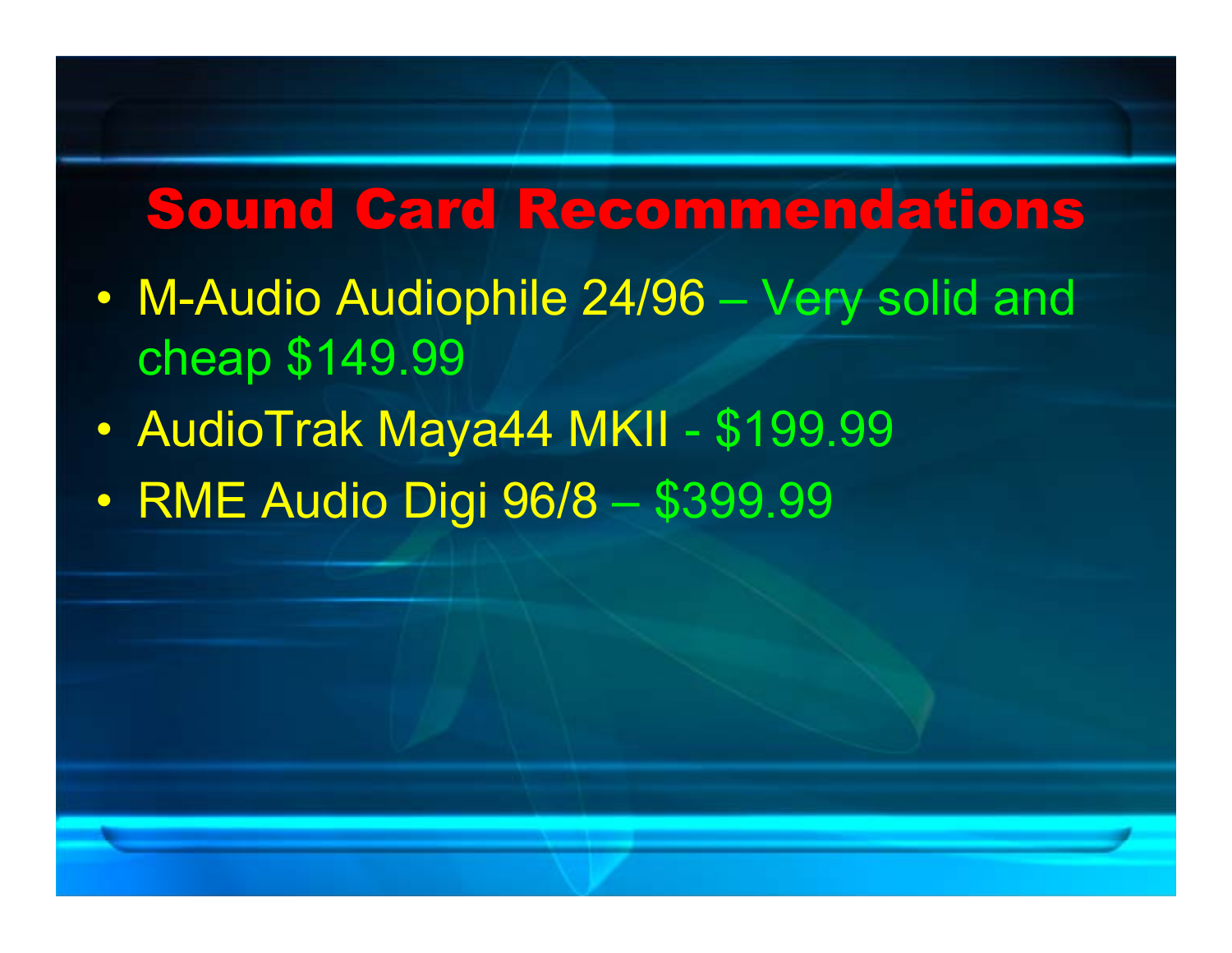### Sound card considerations

- Low Latency
- •At least 24bits / 96Khz
- •Make sure there is an ASIO driver available
- $\bullet$ Check system compatibility
- •• Nothing made by SoundBlaster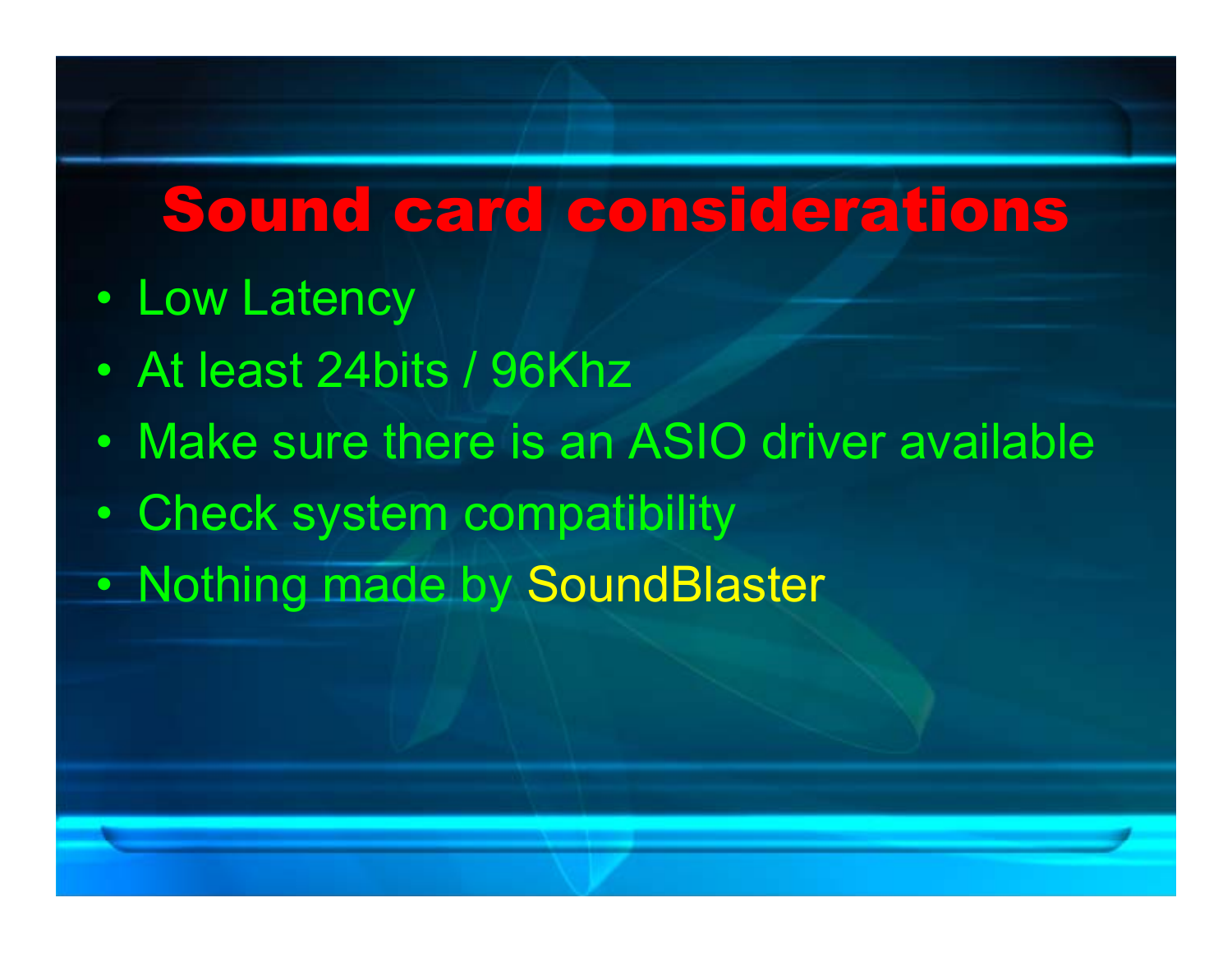### Studio Monitor Recommendations

- $\bullet$ Any studio monitor that Event Makes
- Event TR8N Reference Monitors – \$499.99
- $\bullet$ • Alesis Monitor 1 Active MKII -\$399.99
- $\bullet$  M-Audio Studiophile BX8 \$479.99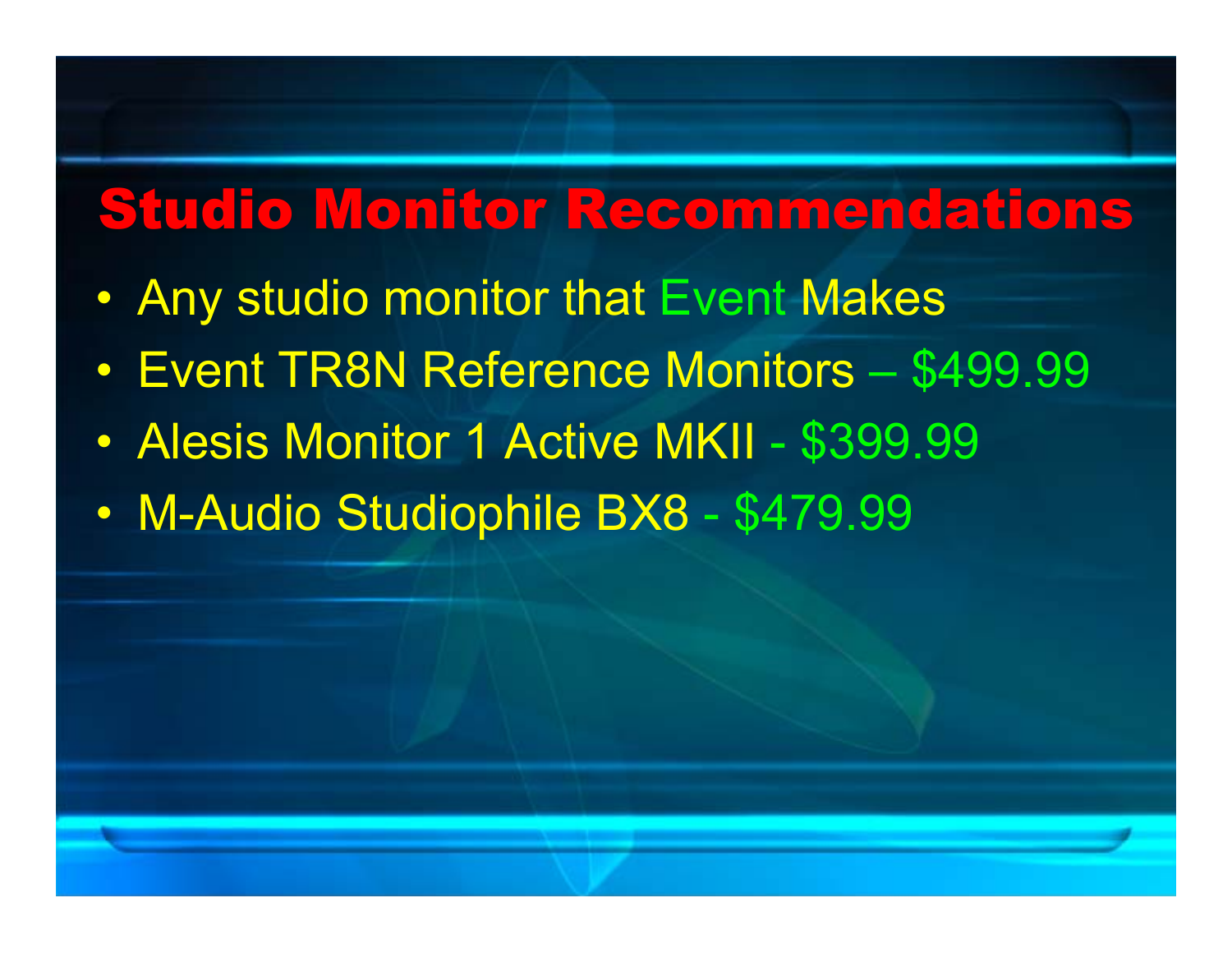## Studio Monitor Considerations

- •Near field reference
- •• Bigger the speaker is, the better the bass
- •• You usually listen to the music from approx. 3 feet away
- $\bullet$ • Your ears will adjust to the monitors
- $\bullet$  Active (the power amp is built into the monitor. Reduces noise and interference)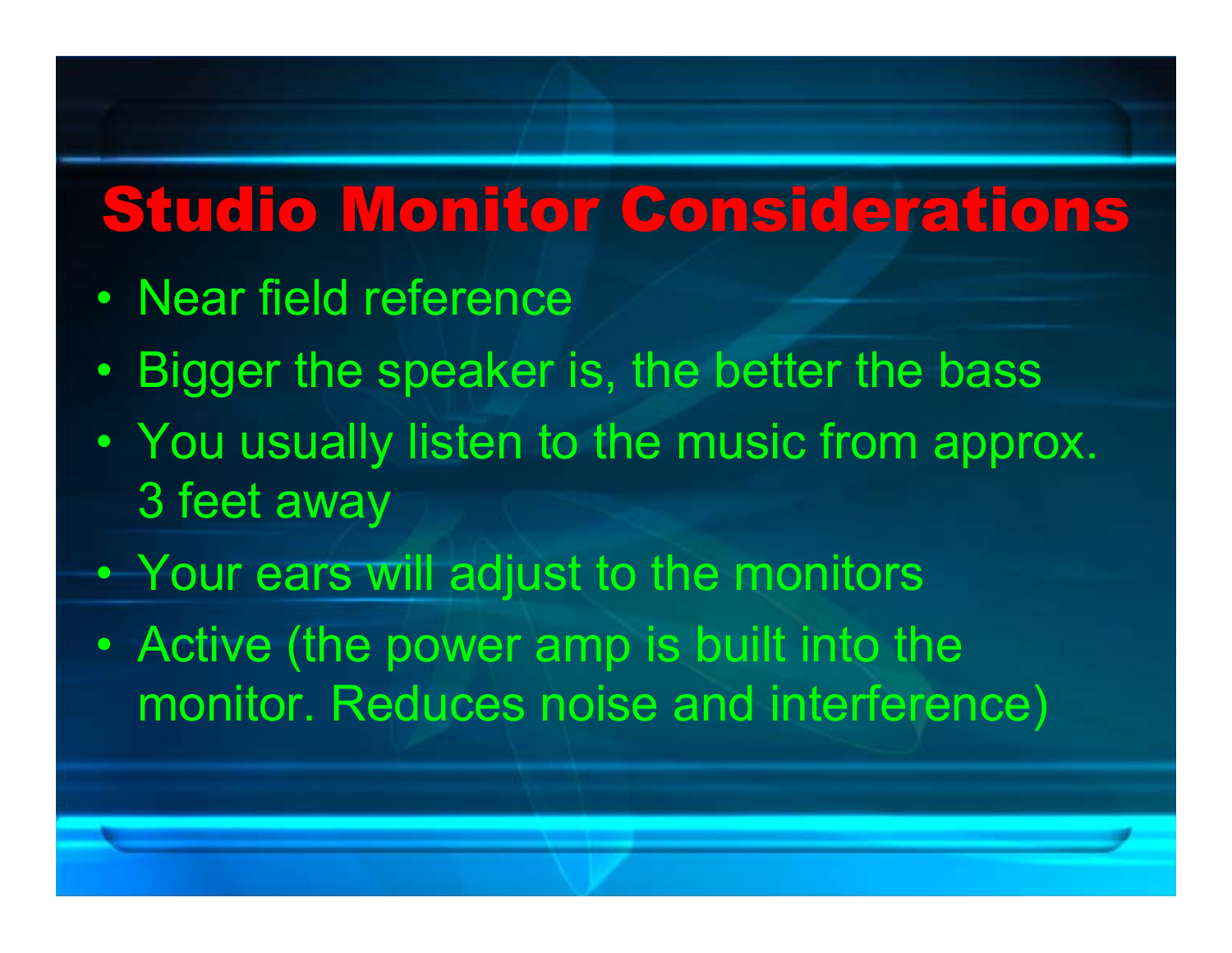### **Microphones**

#### For vocals

- $\bullet$  AKG SolidTube – \$799.99 (must be fairly strong vocalist)
- $\bullet$ • Neumann TLM 103 \$749.99
- $\bullet$ • Some fairly decent condenser mics can be found as cheap as \$150 but you need a good pre-amp to make them sound decent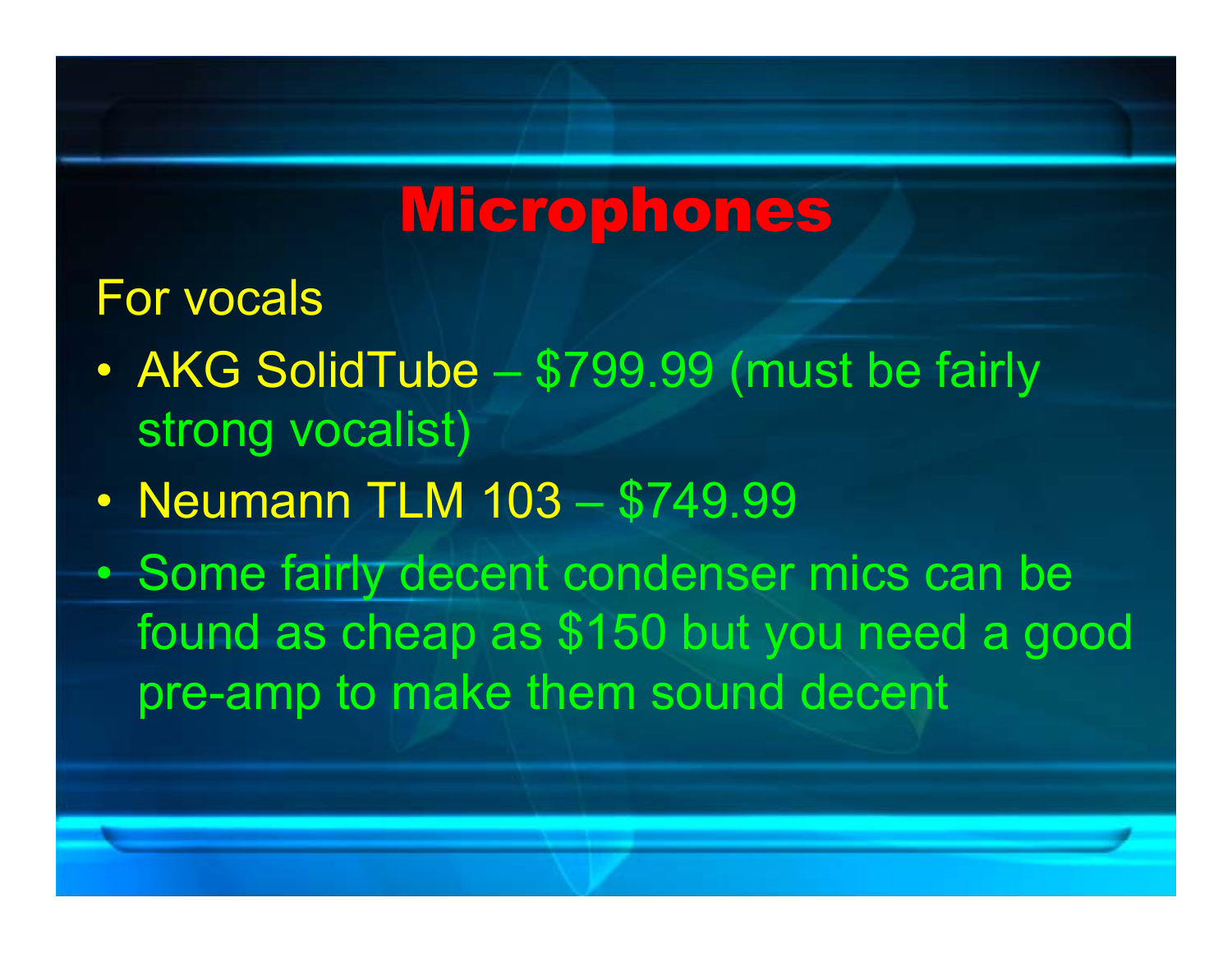## Microphones

For instruments and drums

- •Anything by Shure and AKG
- • Condenser mic for instruments like acoustic guitars
- •• When recording drums it is good practice to use two condenser mics as overheads on the left and right of the drum kit
- It is not uncommon to use 10 or more mics when recording drums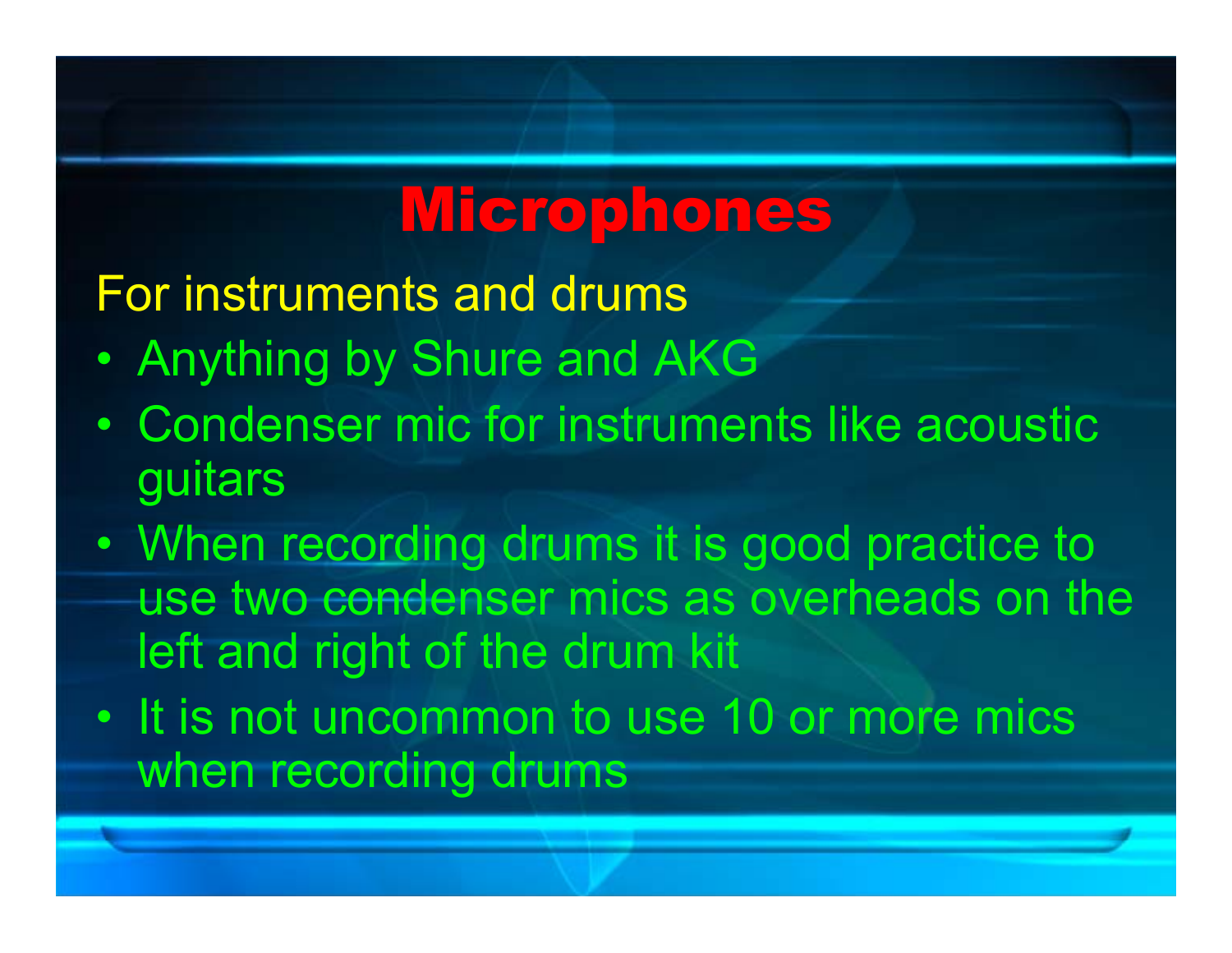### Guitars and Bass

- Line 6 PODxt –Amp Modeler
- Line 6 Bass PODxt –Amp Modeler
- •• Shure SM57 microphone – for mic'ing guitar cabinets
- $\bullet$ • Condenser microphone for mic'ing bass cabinets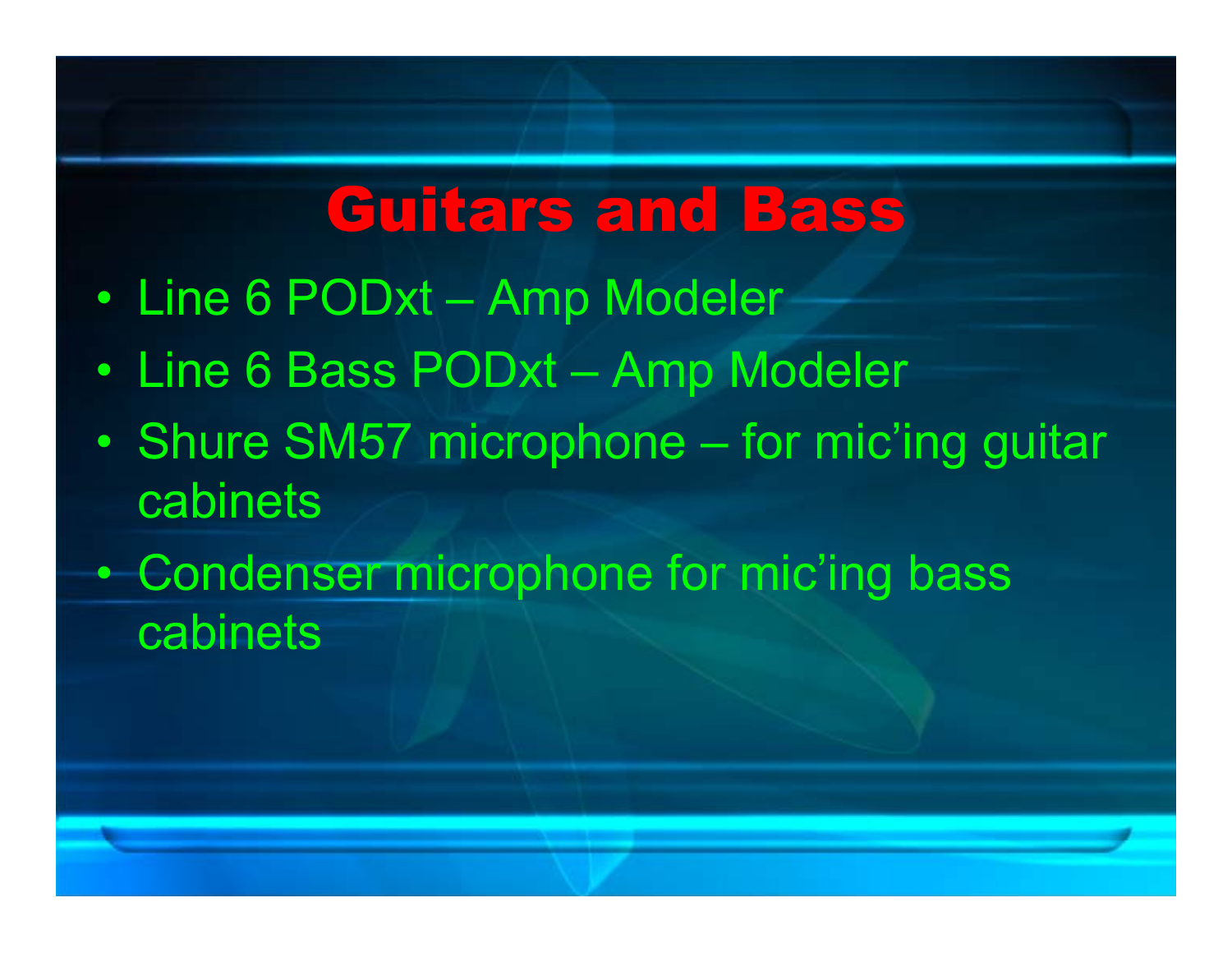## **Microphones**

#### Drums

- • You can usually buy a pre-packaged drum mic kit for \$199 and up
- •• Sometimes you get what you pay for
- $\bullet$  Pro Tools Sound Replacer – can be an invaluable tool in fixing drum sound issues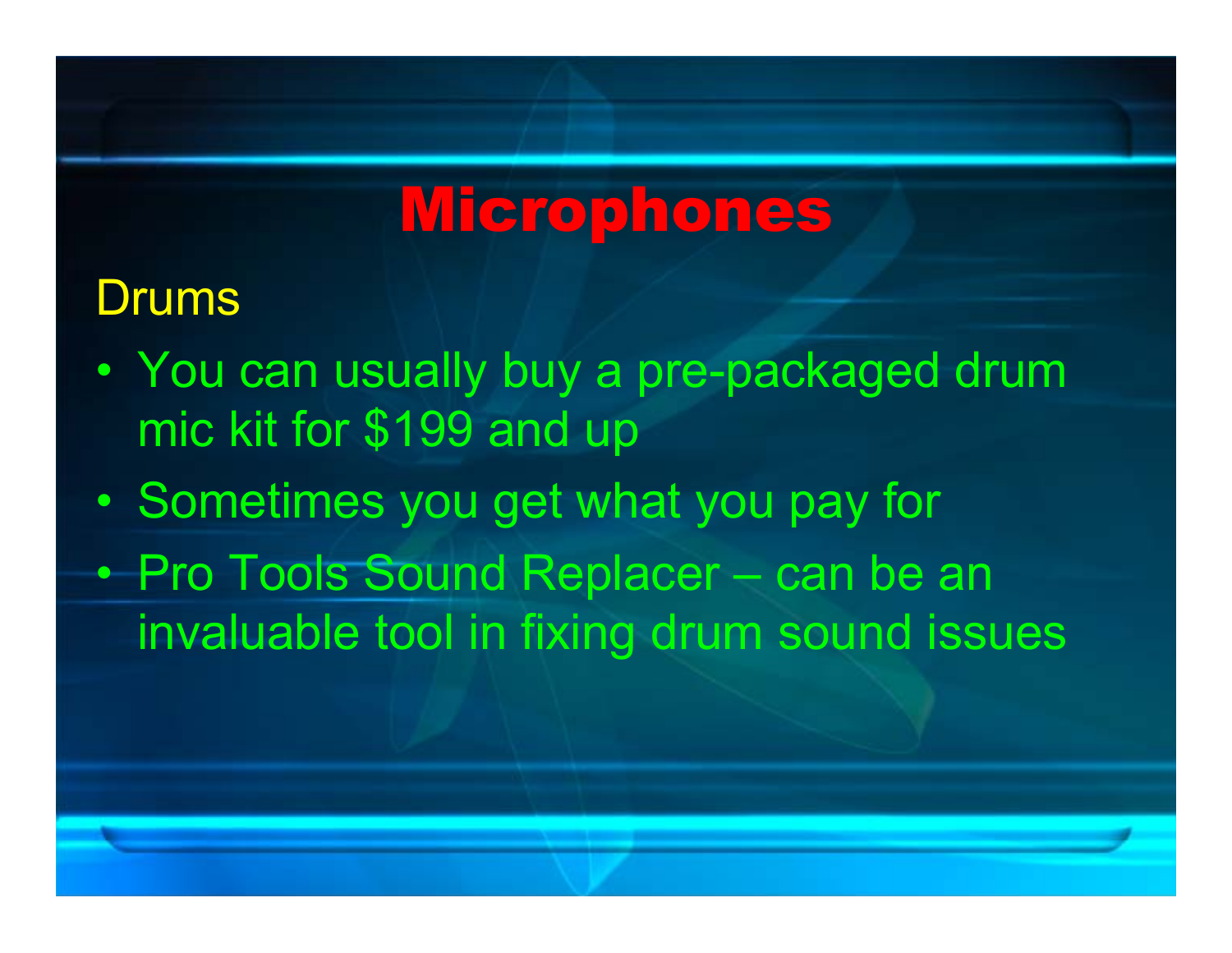## Software recommendations

- Propellerheads Reason – for electronic music creation and beat production
- A cid for remixing and some VST instruments
- Cubase SX electronic music creation and VST instruments
- Digidesign Pro Tools – The defacto standard in audio recording and editing
- WaveLab Wave file manipulation and audio mastering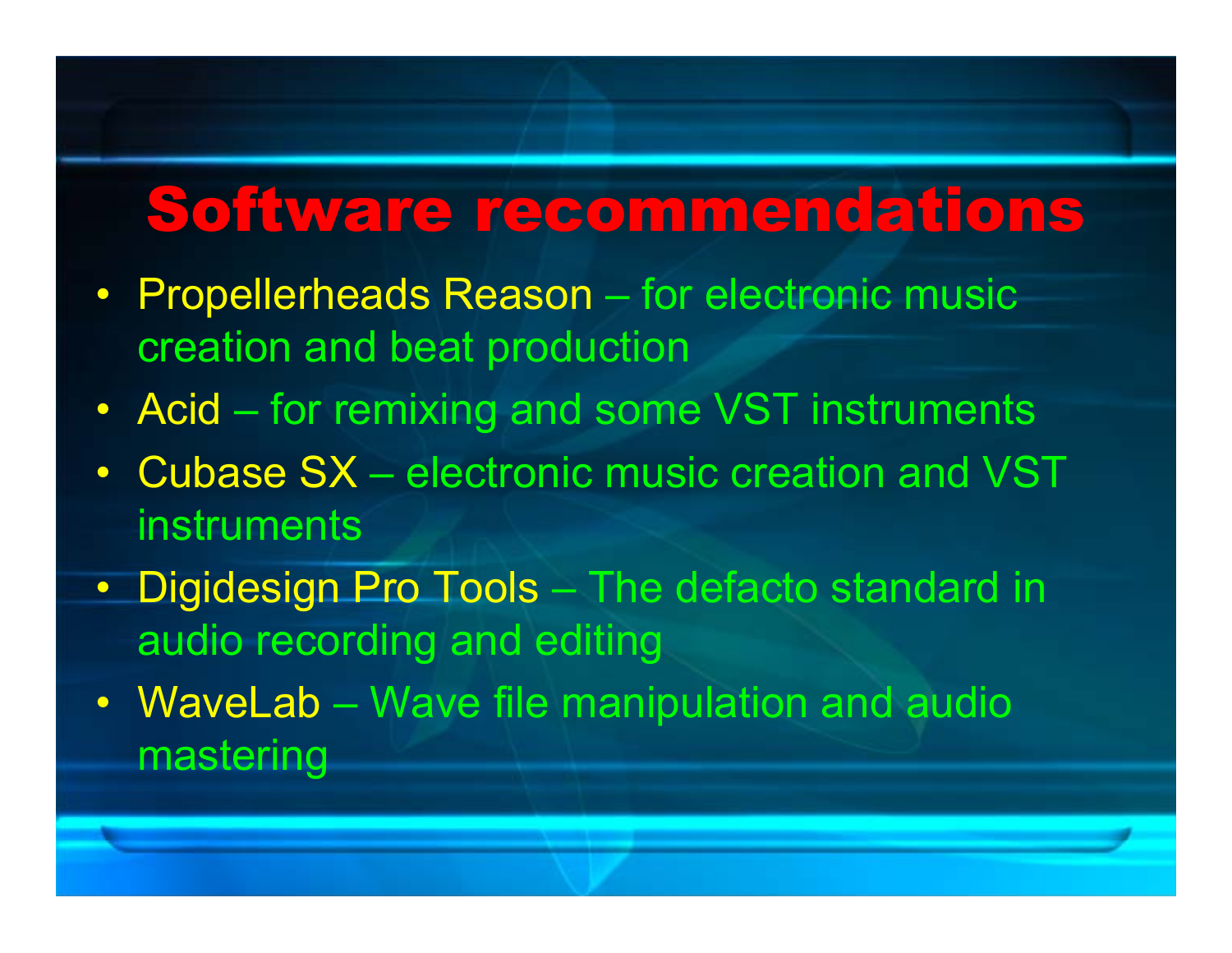### What do these people do?

- Engineer – Usually the person who gets stuff ready to record and tracks the recording
- Mixing engineer – Person who equalizes and puts the levels in the right place
- Mastering engineer – Person who takes the product of mixing and puts the finishing touches on the final two stereo WAVs
- Producer Person who makes sure everything sounds the way it should from start to finish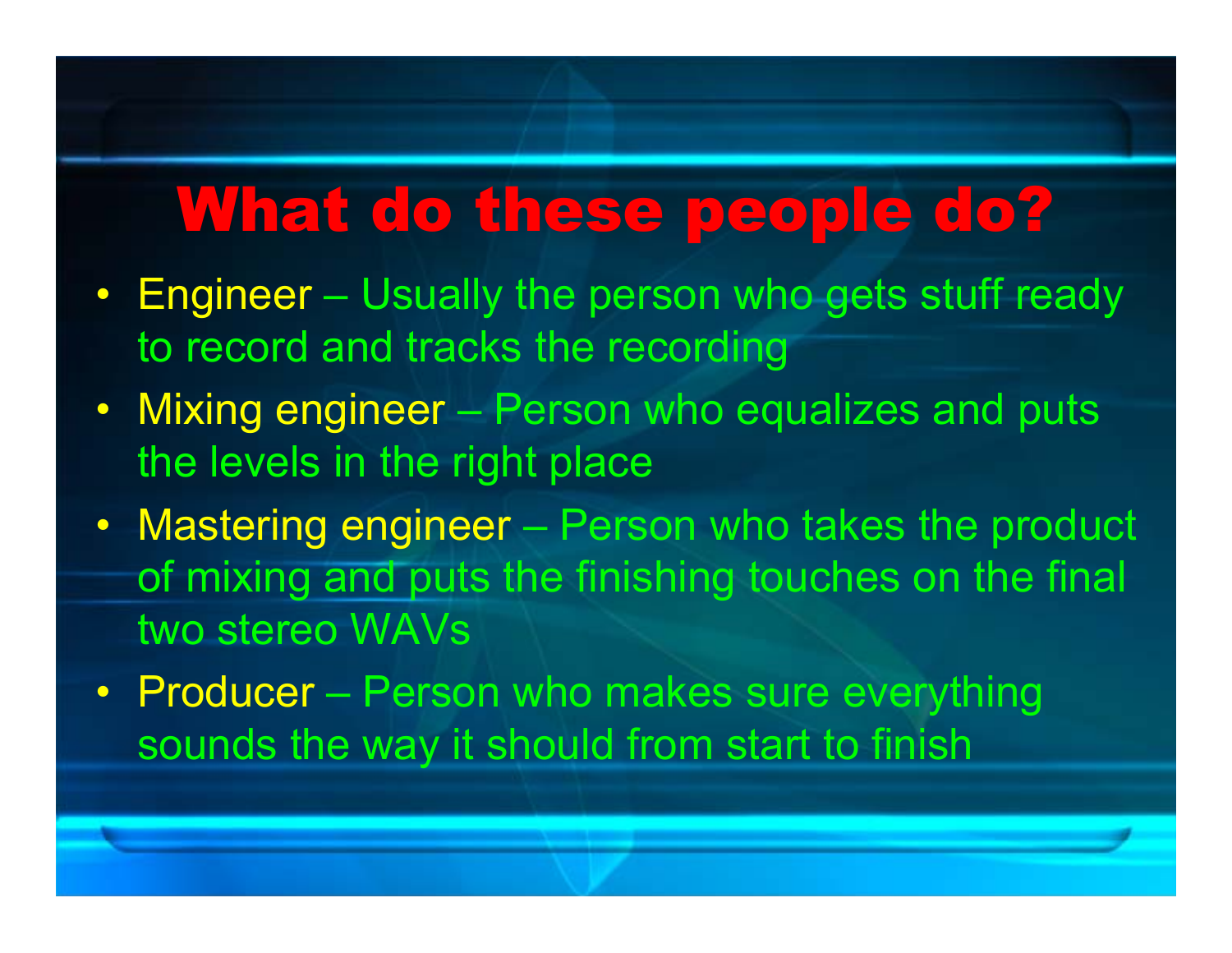## Problems with Indie System

- •• Advertising and promotions
- •Misconceptions
- •• No rating system (mostly peer review)
- • No good, standard way to collect money for plays of your song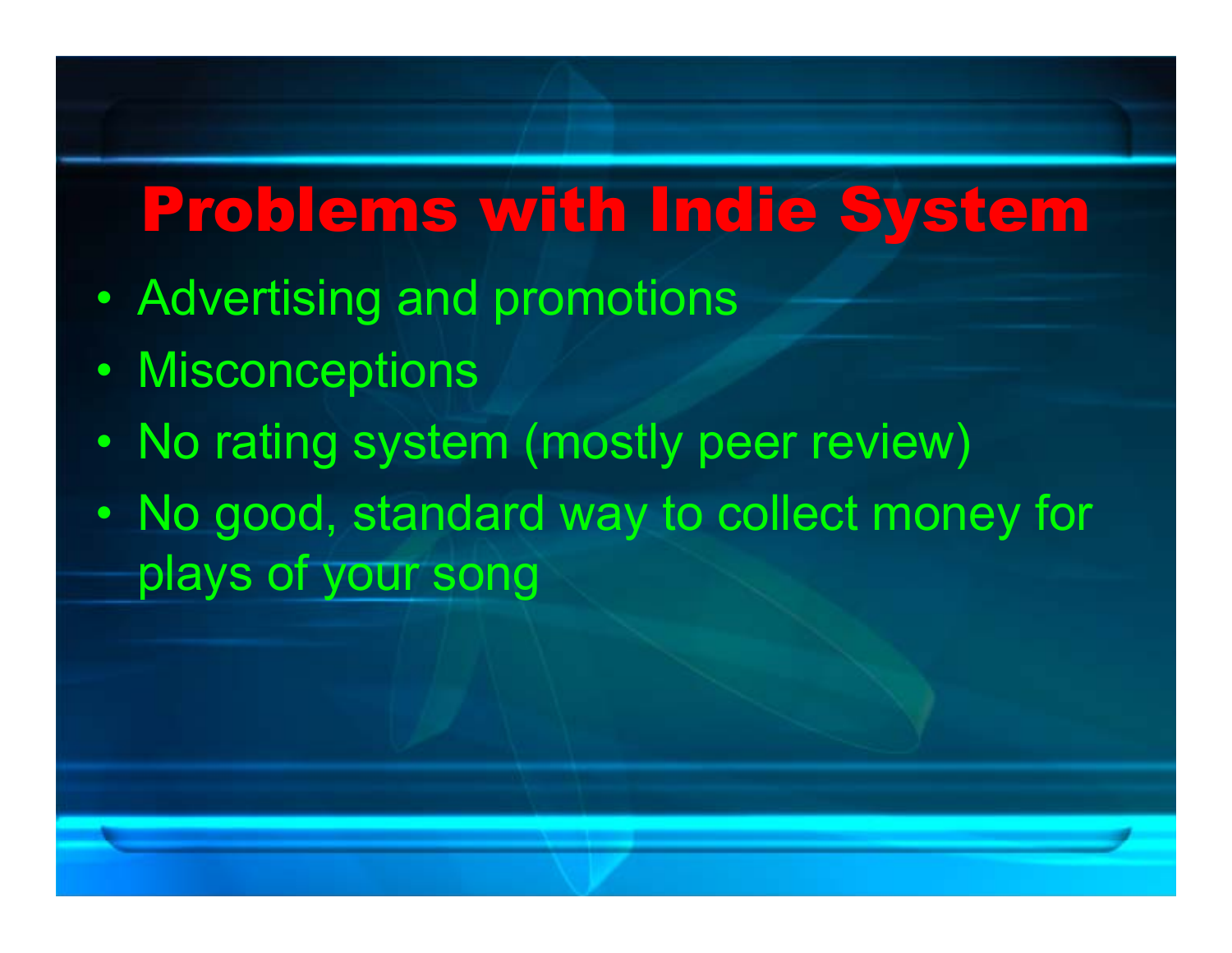## Independent Artist Tips

- •• Have a good web site
- •Present yourself well
- •• Present yourself bigger than you are
- $\bullet$  Communicate and create friendships with other independent artists
- $\bullet$ Create independent musical networks
- $\bullet$ • Know where you are and what you need to do to improve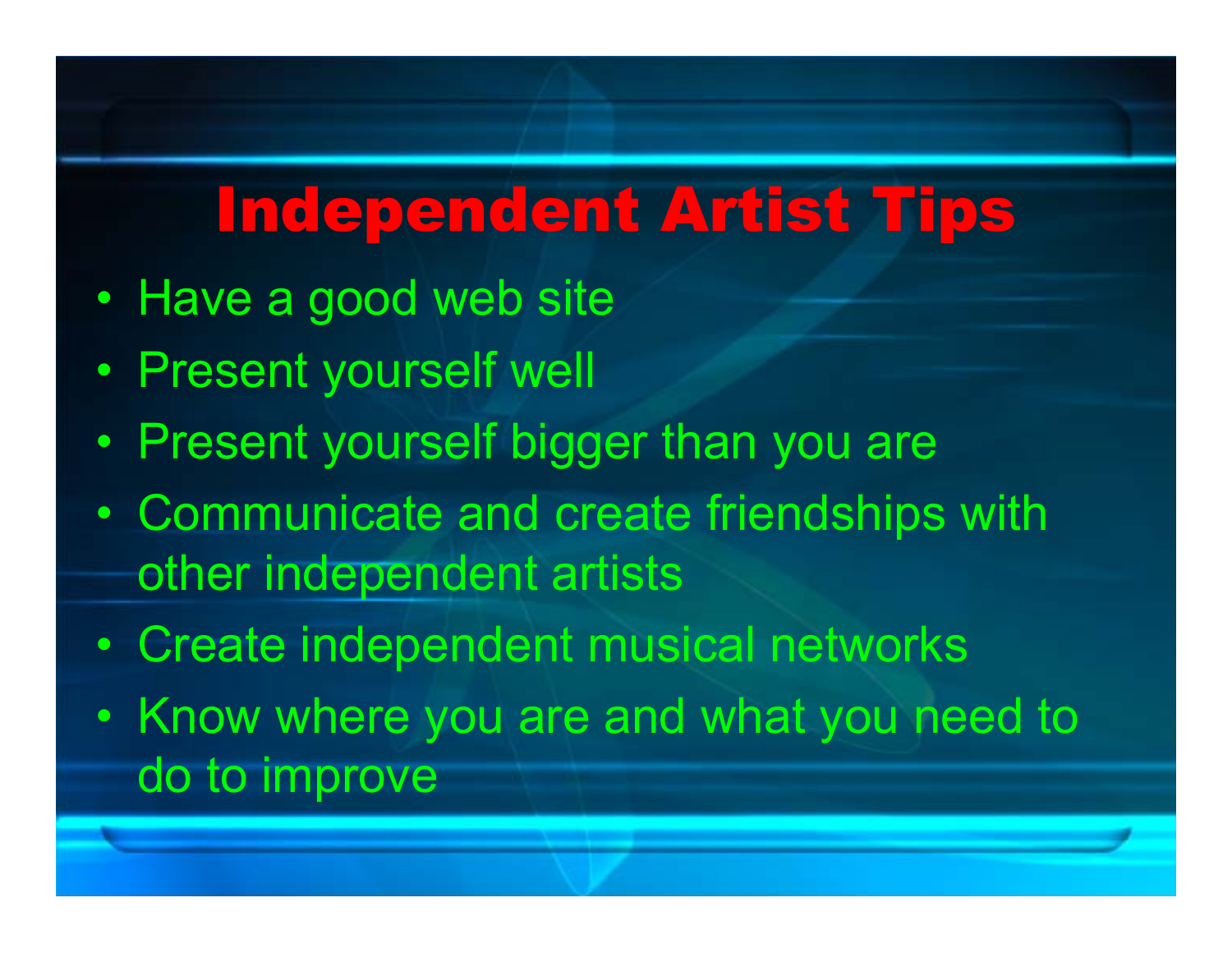## Tips for the Producer

- •Don't get frustrated (a lot of trial and error)
- •• Remember it is always easier to add than to take away
- • Listen to mixes on many different systems at the very least a car, home stereo, computer and a boom box
- $\bullet$ Get accustomed to your monitors
- Listen in a realistic environment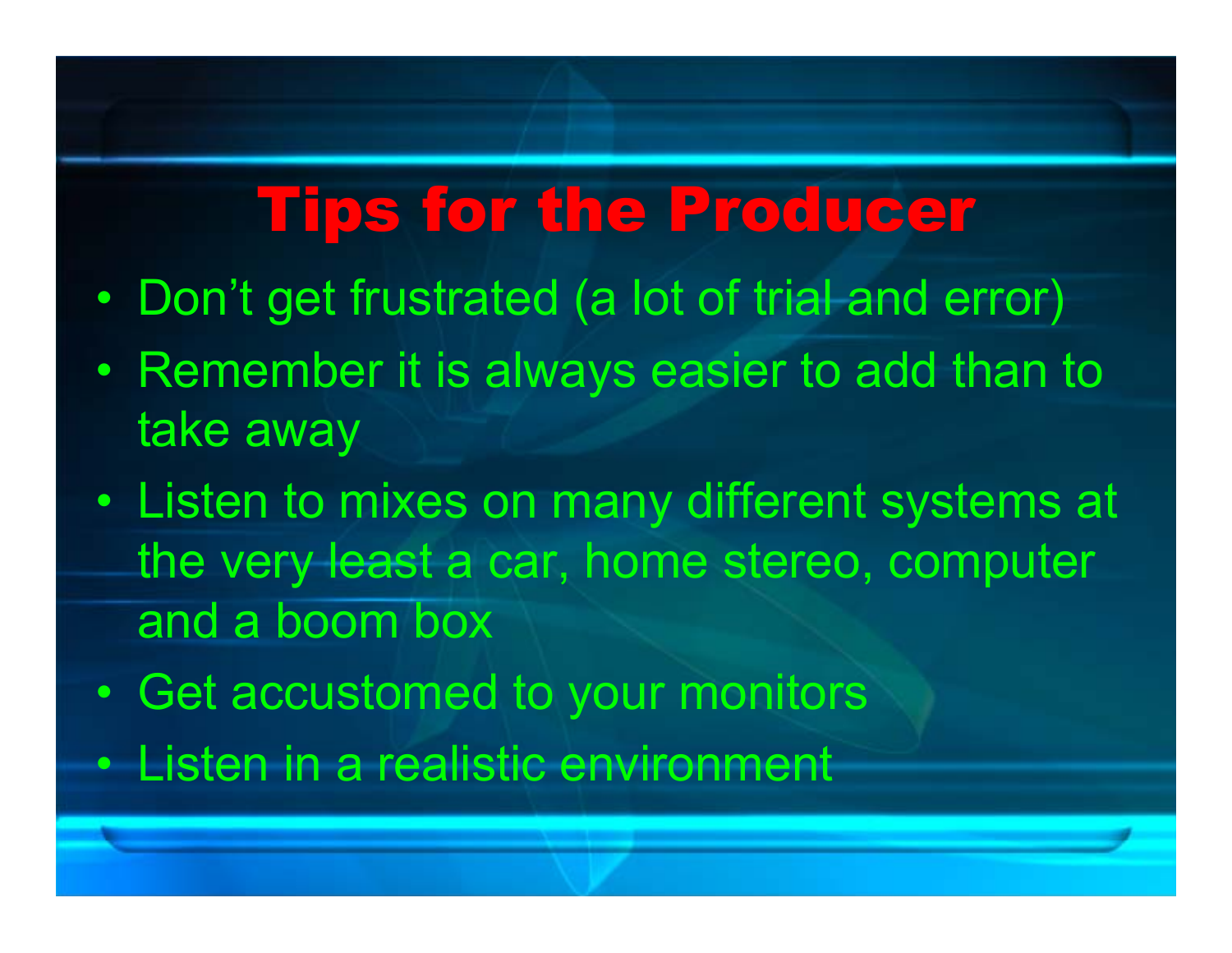## Tips for the Producer

- •Your ears can deceive you
- • Listen to good recordings of instruments that you are getting ready to track
- •• Something may sound like crap on its own, but sound good in the mix
- Layer your instruments
- $\bullet$  Create stereo effects by recording two tracks of the same audio and panning one all the way left and the other all the way right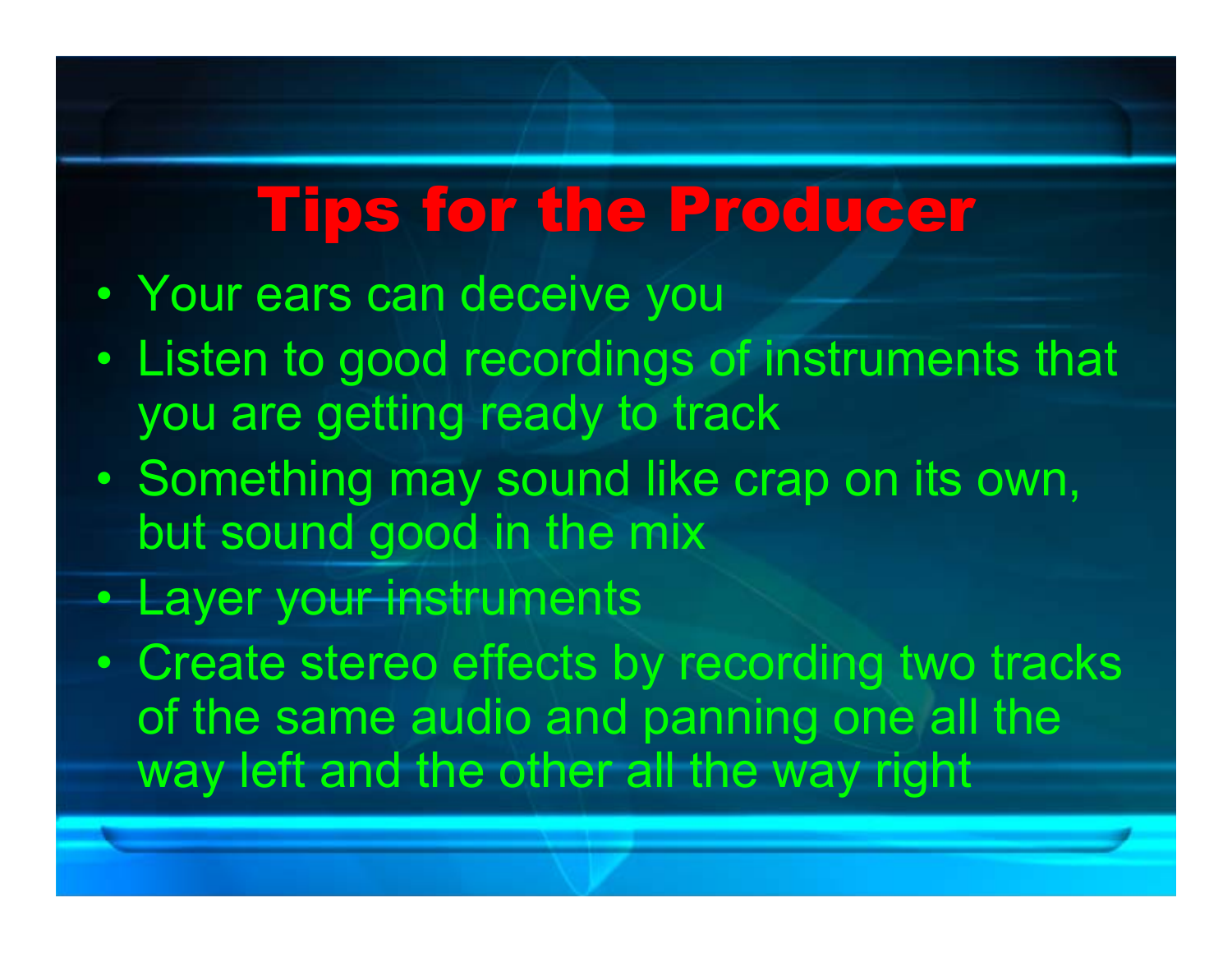## Tips for the Producer

- •• Don't be afraid to experiment
- • Be mindful of effects that make your music sound dated, unless that is your goal
- • Clean, punchy, and equalized right to the edge will give your recording a modern feel
- • Learn what each EQ range sounds like and know what your track is missing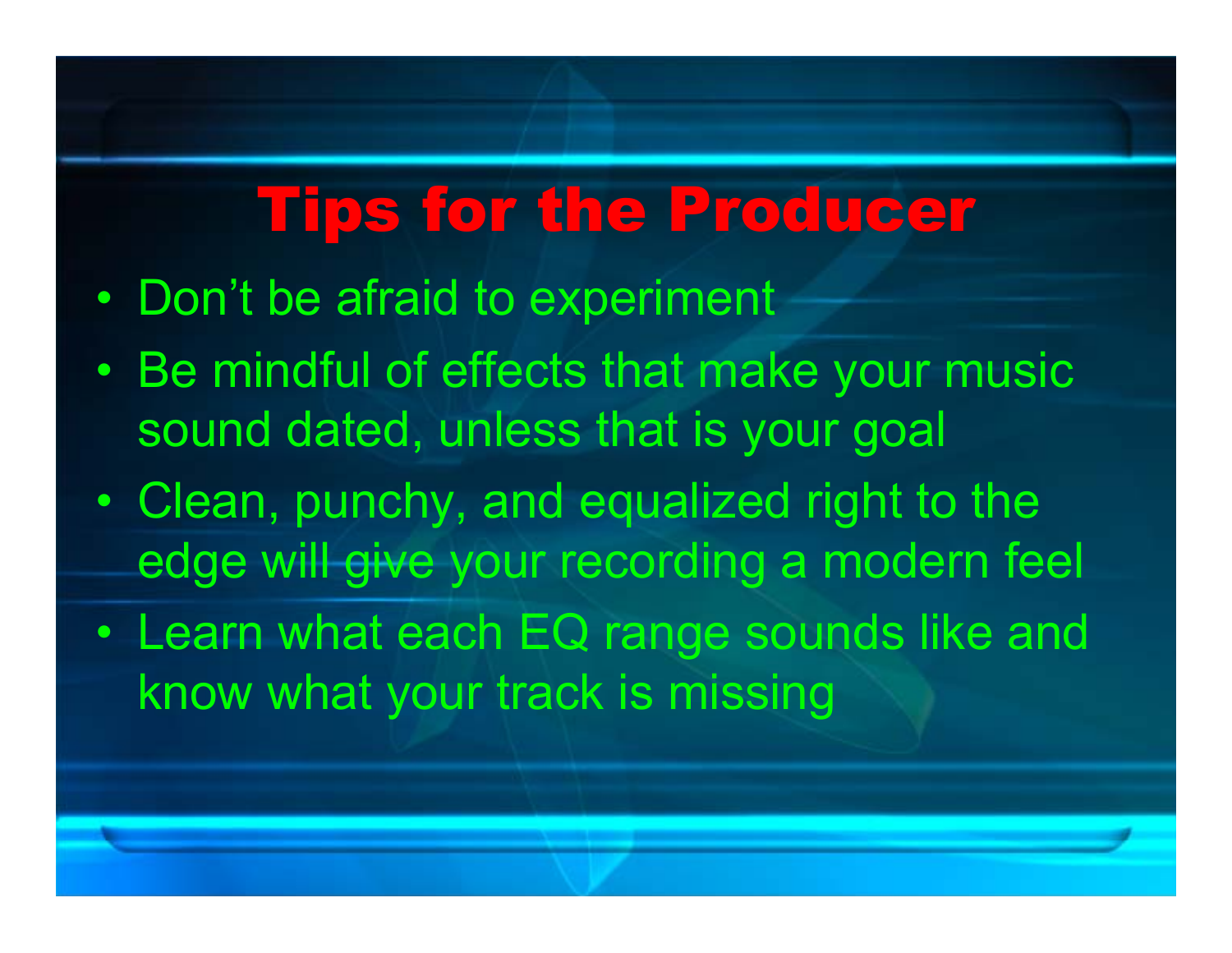### I've made my own music so…

- •Post it online in as many places as possible
- •• Share though P2P
- •• Get people to notice
- $\bullet$ • Talk to other artists
- •Get CDs made
- Sell CDs online
- $\bullet$ Share knowledge with the community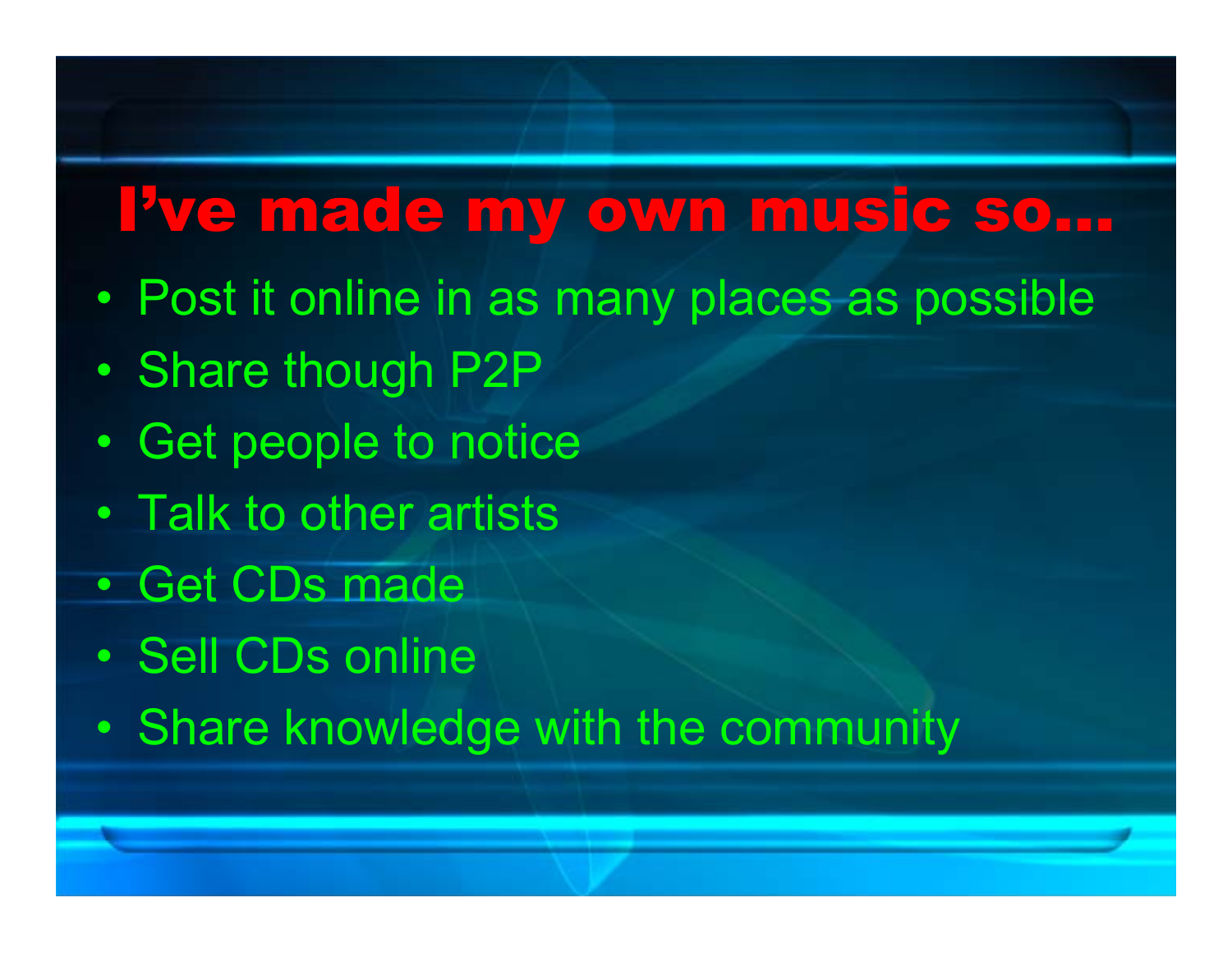### I've made my own music so…

- • Find Internet and College radio stations willing to play your stuff
- •• Find places that can charge for plays of your music like Apple iTunes
- $\bullet$ • Use your songs to promote yourself and your web site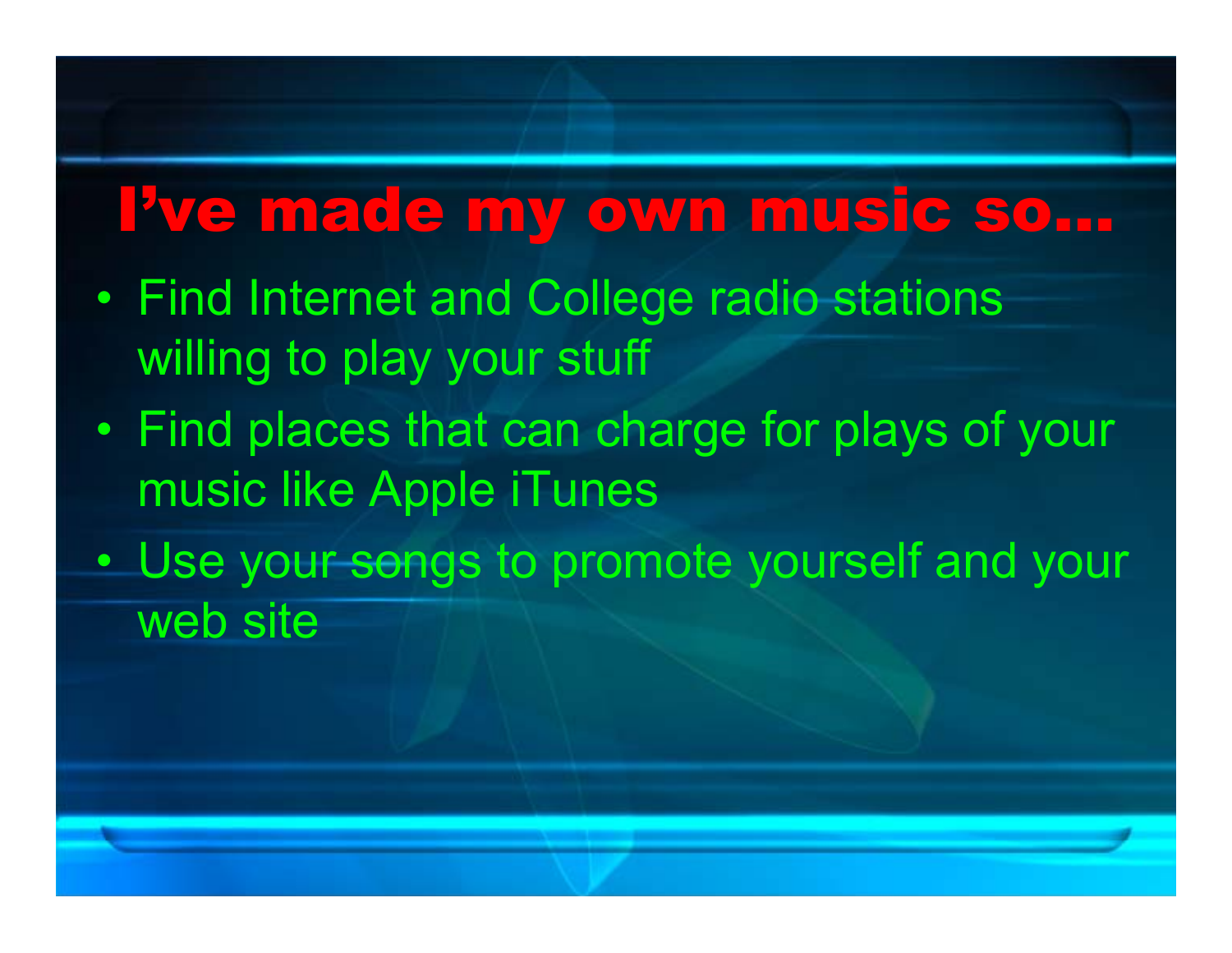## Community helping each other

- •Collaborative recording processes
- •Files can be sent over the net
- •Mixed and mastered elsewhere
- $\bullet$ Plenty of help through forums
- •• Streaming Audio
- •Share talents
- •World Wide collection of talent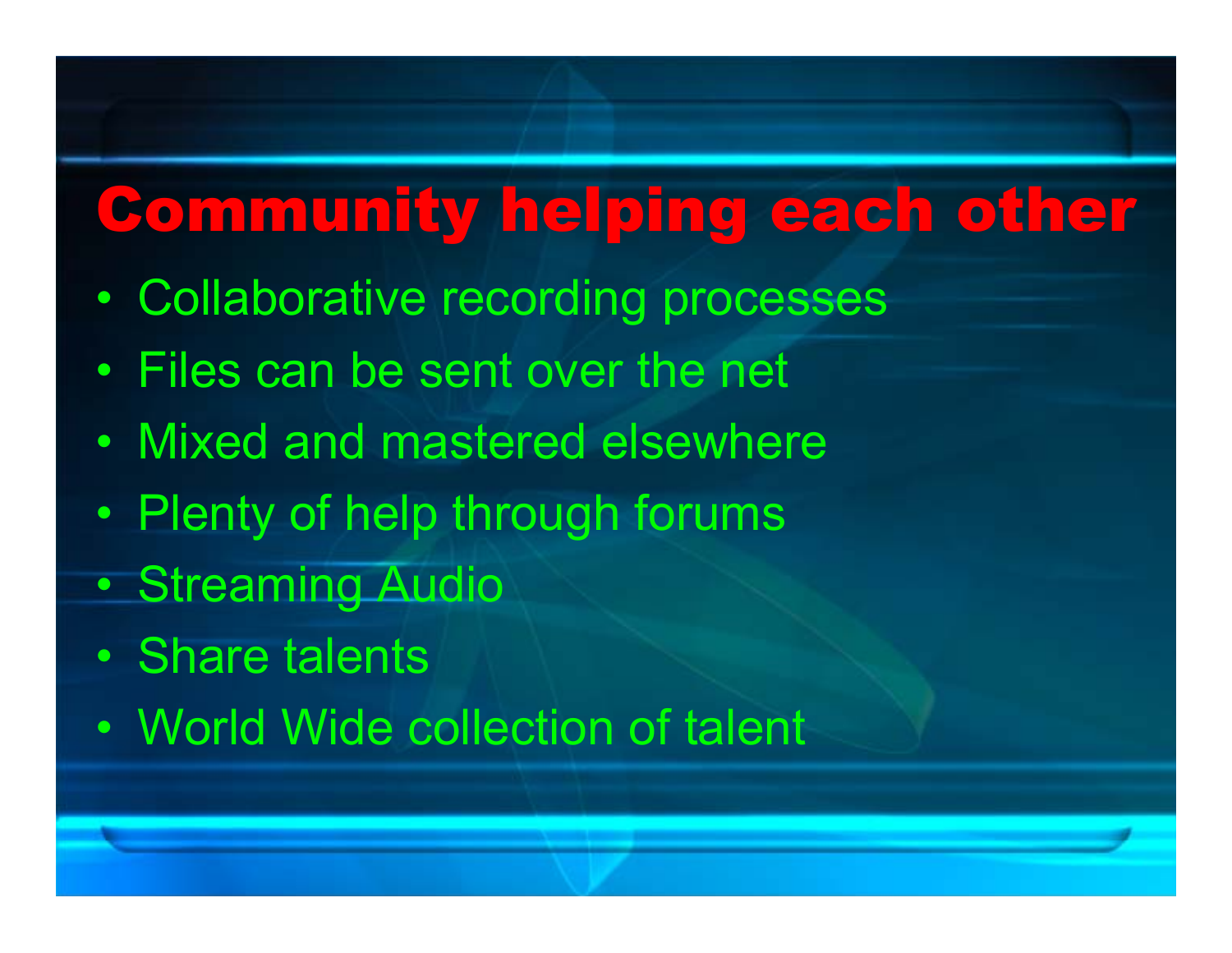### What does the future hold?

- Instead of the Billboard charts we have the Internet Download charts
- •Different royalty collection methods
- •More quality independent artists
- $\bullet$ Artists retaining rights to their music
- $\bullet$ • More variety
- $\bullet$ • System structure changes
- $\bullet$ • Progress that actually moves forward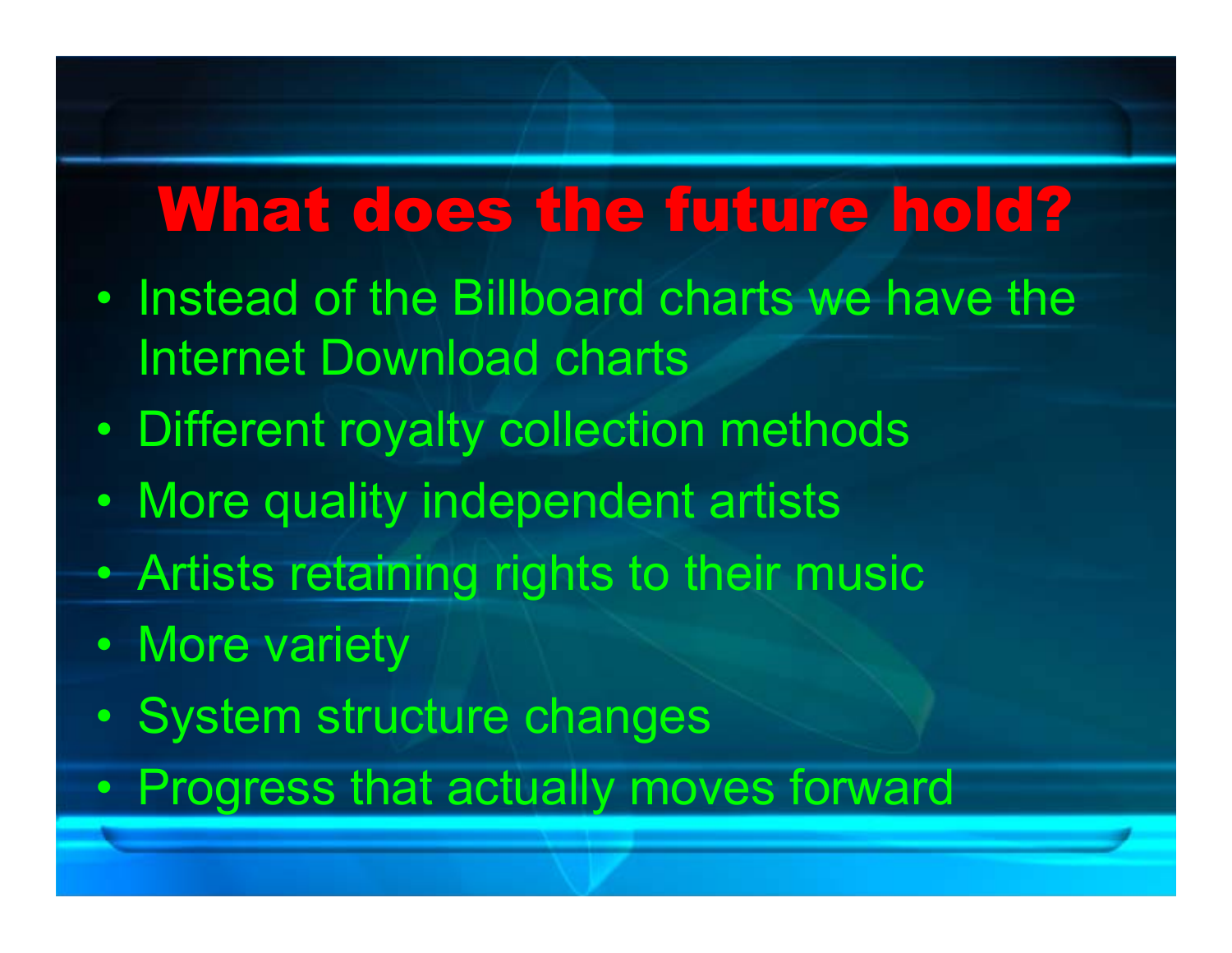## What needs to happen

- • A service that is reasonably priced that pays artists
- •• Attention needs to be drawn to the advantages of in independent system
- $\bullet$ • Investors for a new system
- •Willingness to take a chance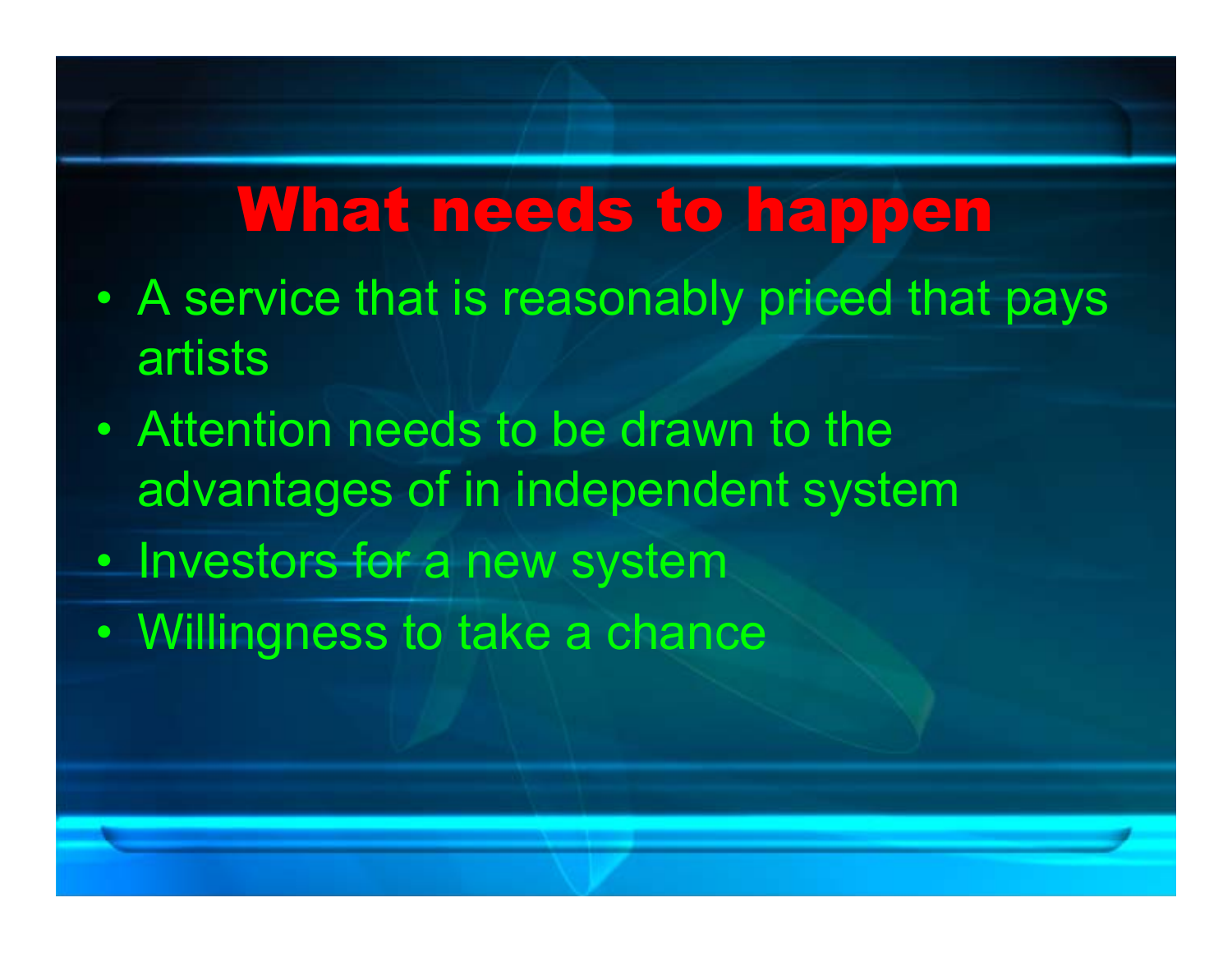# My Project

Why did I do this project?

• To prove the point that you don't need to spend thousands of dollars on a recording when you can do it yourself at home, even if you live in an apartment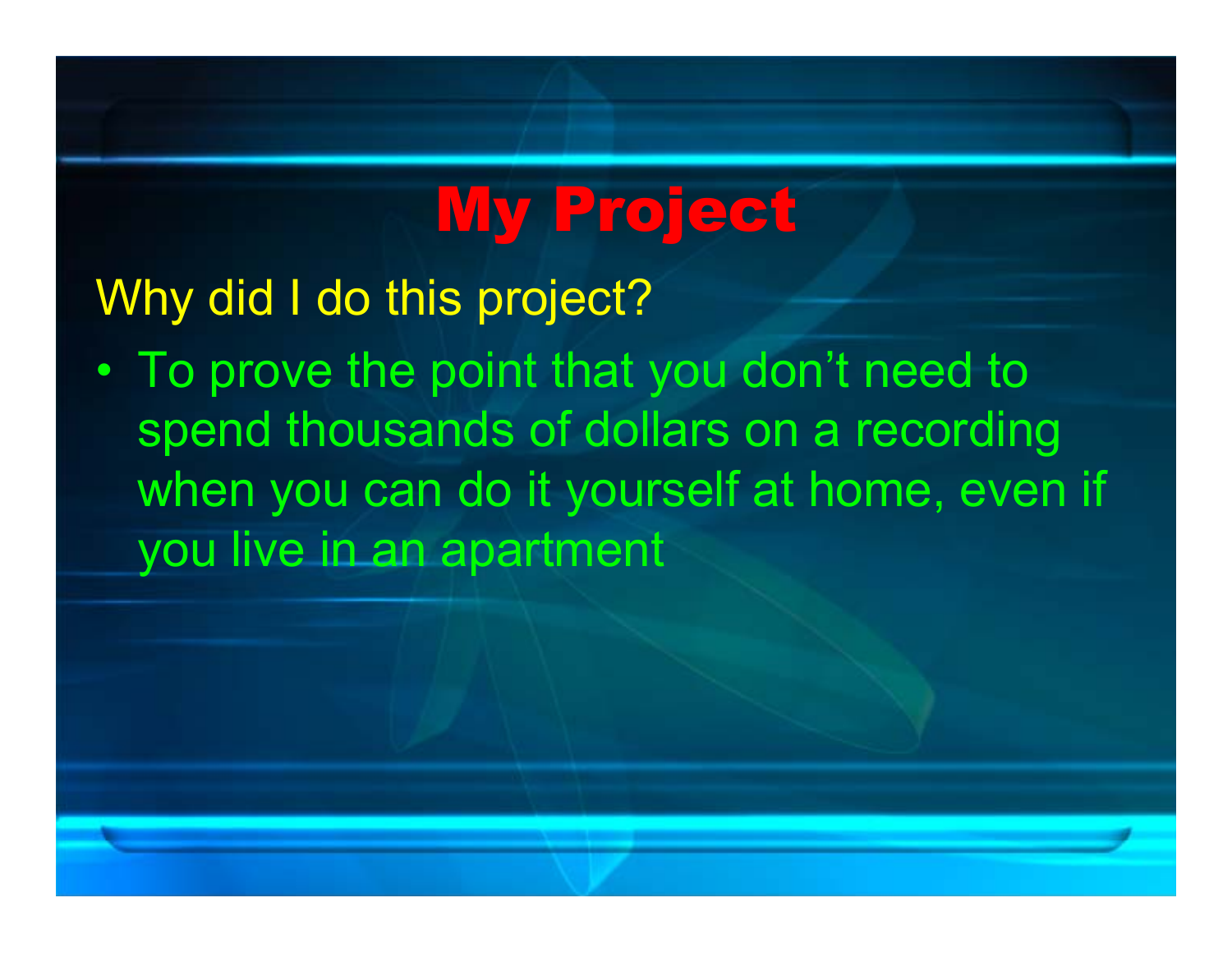# My Project

- •• In Your Eyes by Peter Gabriel
- •• Recently rerecorded by SR71
- Recently rerecorded by me in my own apartment
- Details available here www.loopbackimposter.com/project.html
- My version available here www.loopbackimposter.com/music.html
- $\bullet$ **Compare**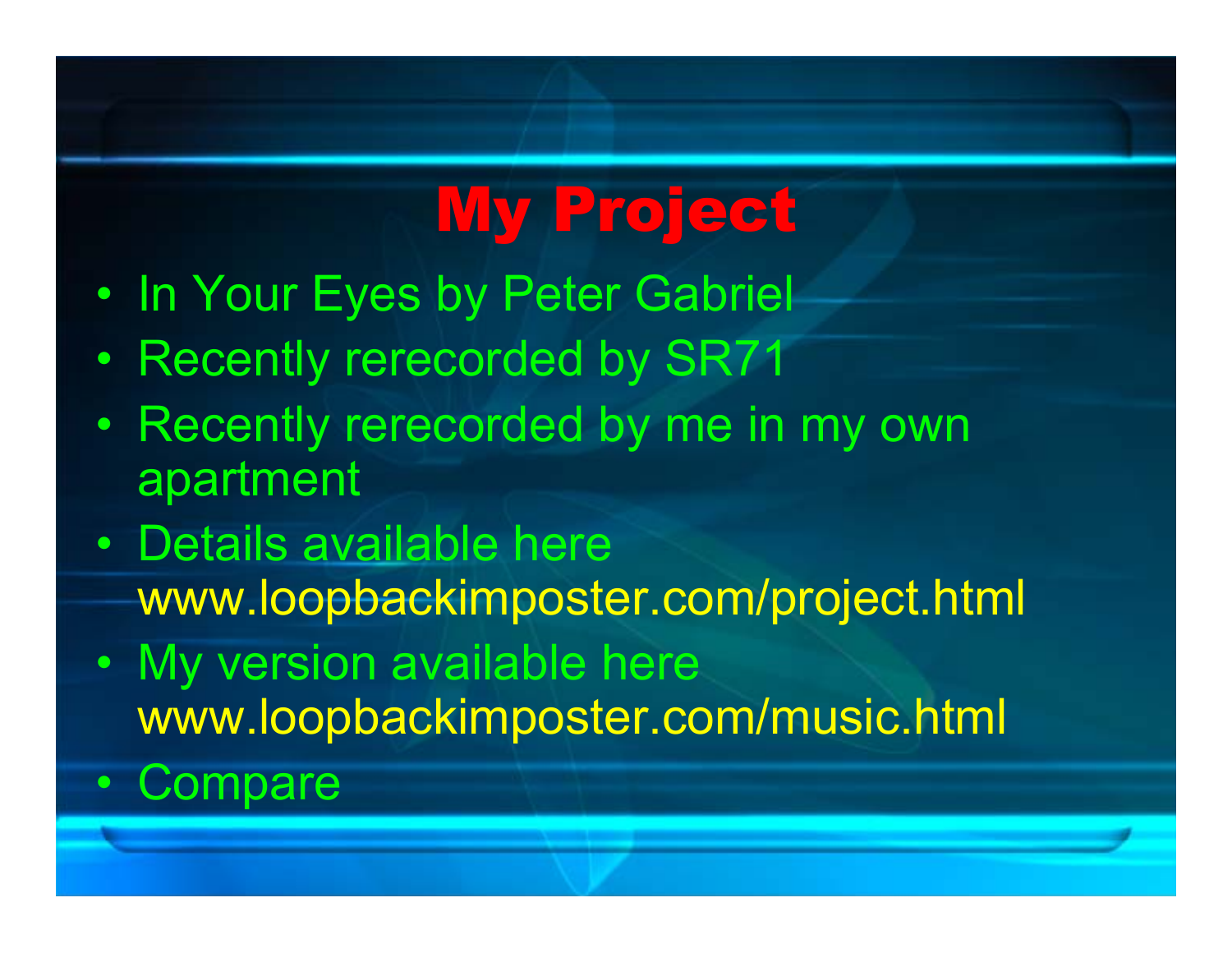# My Site

- www.loopbackimposter.com
- Papers
- Music
- Reviews
- Resources
- Contact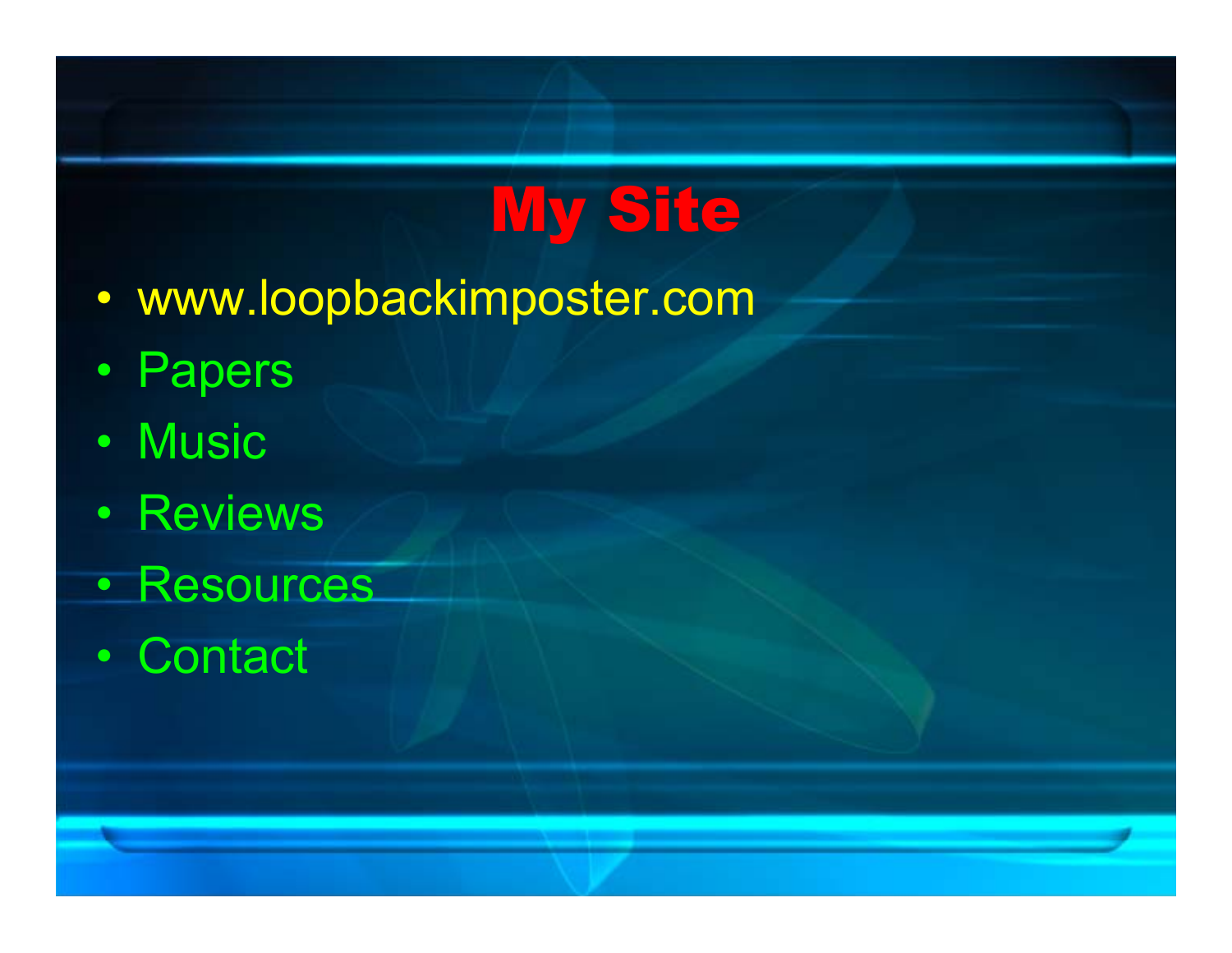## Useful Links

- $\bullet$  www.musiciansfriend.com Equipment
- $\bullet$  www.garageband.com – artist reviews
- $\bullet$  www.getsigned.com  $\mathcal{L}_{\mathcal{A}}$  , and the set of the set of the set of the set of the set of the set of the set of the set of the set of the set of the set of the set of the set of the set of the set of the set of the set of the set of th – artist resource and promotion
- www.ampcast.com post your music
- $\bullet$  www.audioforums.com – Get help
- $\bullet$  www.digidesign.com  $\mathcal{L}_{\mathcal{A}}$  , and the set of the set of the set of the set of the set of the set of the set of the set of the set of the set of the set of the set of the set of the set of the set of the set of the set of the set of th – Pro Tools site and forums